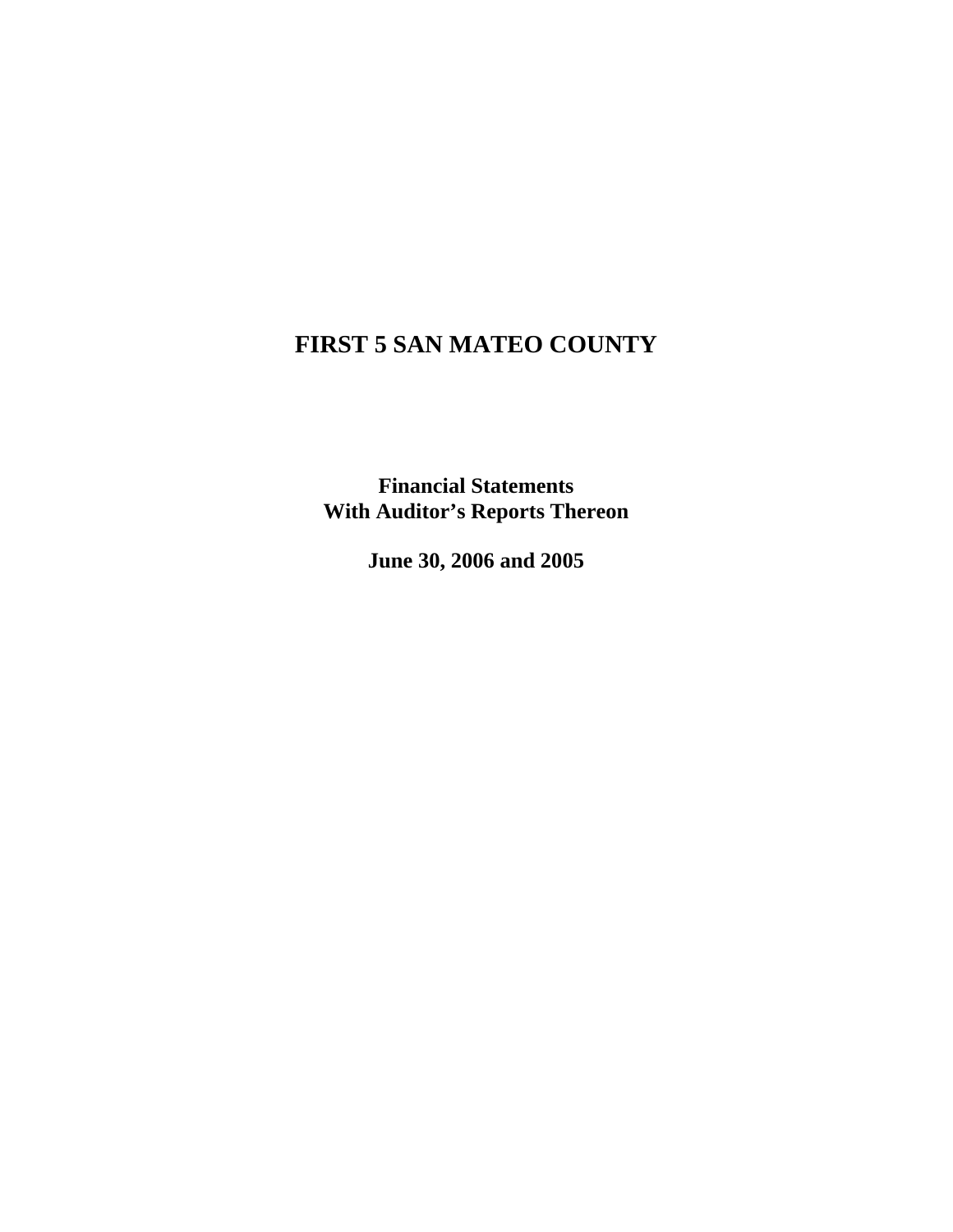# **FIRST 5 SAN MATEO COUNTY**

# **FINANCIAL STATEMENTS JUNE 30, 2006 AND 2005**

# **TABLE OF CONTENTS** Page

| Report on Internal Control over Financial Reporting and on<br>Compliance and Other Matters Based on an Audit of<br>Financial Statements Performed in Accordance |  |
|-----------------------------------------------------------------------------------------------------------------------------------------------------------------|--|
|                                                                                                                                                                 |  |
| <b>Basic Financial Statements:</b>                                                                                                                              |  |
| Government-wide Financial Statements:                                                                                                                           |  |
|                                                                                                                                                                 |  |
|                                                                                                                                                                 |  |
| <b>Fund Financial Statements:</b>                                                                                                                               |  |
|                                                                                                                                                                 |  |
| - Statements of Revenues, Expenditures and Changes in Fund Balance  12                                                                                          |  |
| - Statements of Revenues, Expenditures and Changes in Fund Balance -                                                                                            |  |
|                                                                                                                                                                 |  |
| <b>Required Supplementary Information:</b>                                                                                                                      |  |
| Supplementary Information:                                                                                                                                      |  |
|                                                                                                                                                                 |  |
| Retention Incentives for Early Care and Education Providers Program  34                                                                                         |  |
|                                                                                                                                                                 |  |
|                                                                                                                                                                 |  |
|                                                                                                                                                                 |  |
|                                                                                                                                                                 |  |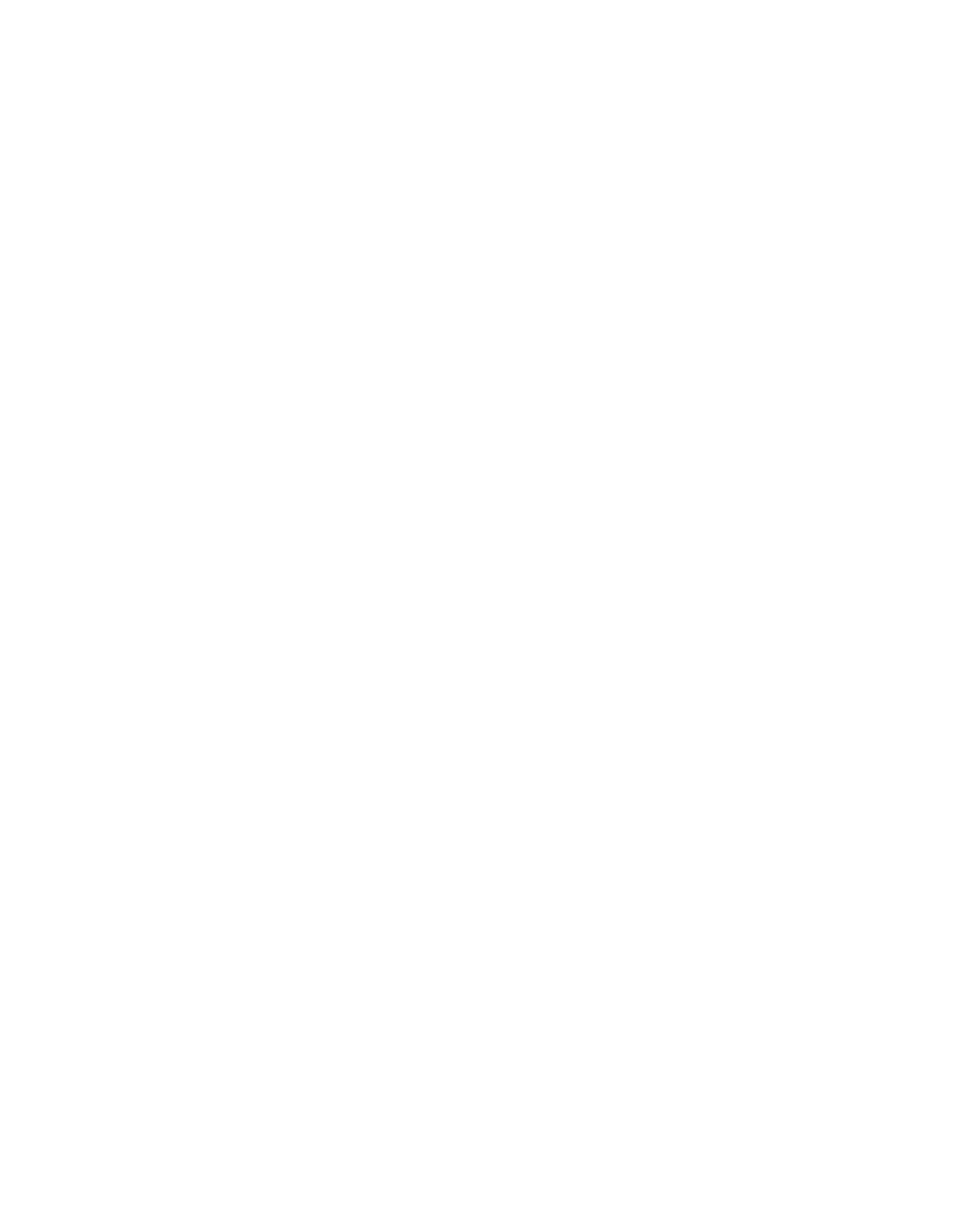Our audits were conducted for the purpose of forming opinions on the financial statements that collectively comprise the First 5 San Mateo County's basic financial statements. The accompanying supplementary information listed in the table of contents is presented for purposes of additional analysis and is not a required part of the basic financial statements. The supplementary information has been subjected to the auditing procedures applied in the audits of the basic financial statements and, in our opinion, is fairly stated in all material respects in relation to the basic financial statements taken as a whole.

County of San Mater Controller

Redwood City, California September 8, 2006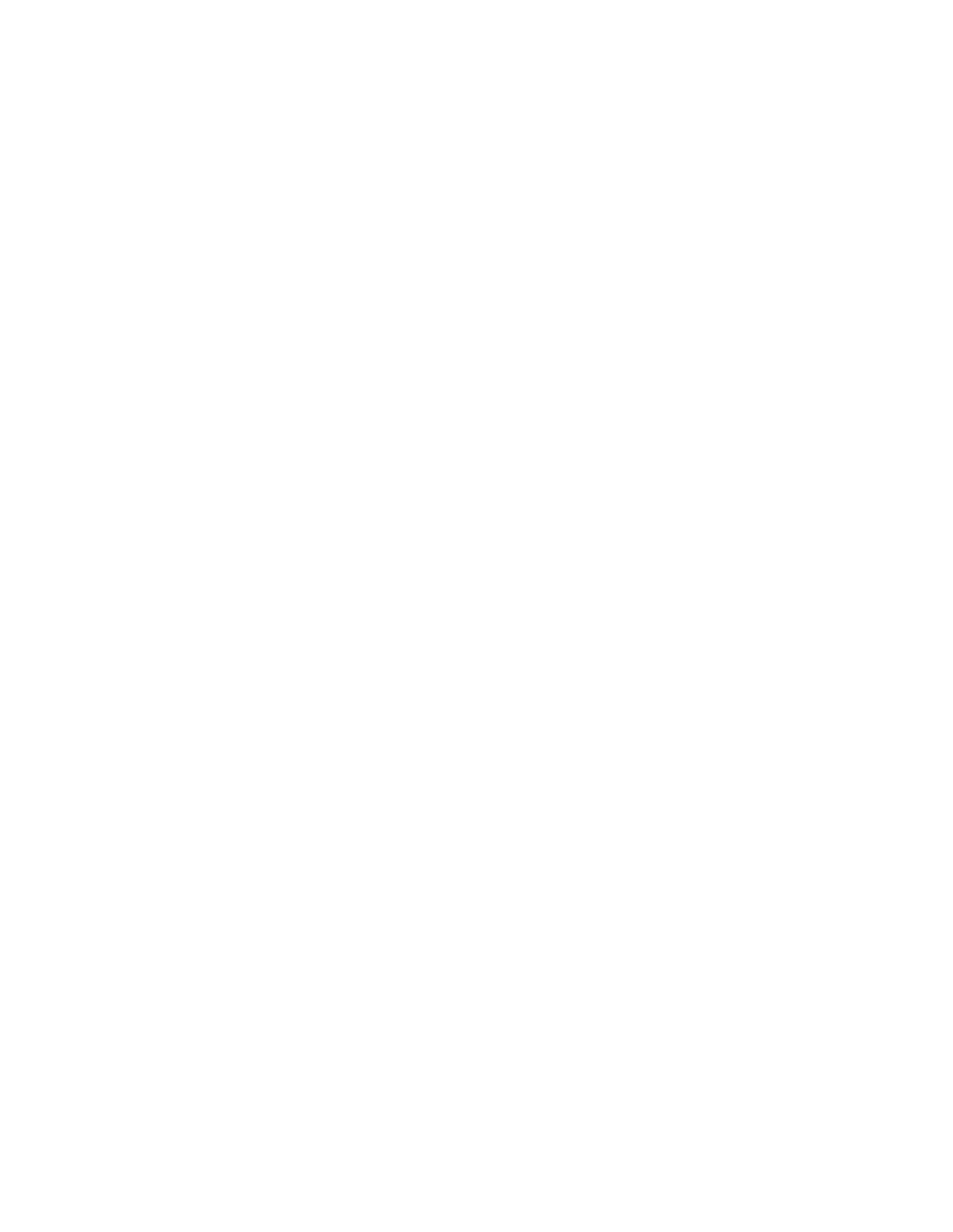

#### **MANAGEMENT'S DISCUSSION AND ANALYSIS FISCAL YEAR 2005 – 2006**

In November 1998, voters passed a statewide ballot initiative, Proposition 10, to fund programs that promote the physical, cognitive and emotional development of children ages 0-5. Proposition 10 funds are generated by a tax on tobacco products and are intended to facilitate the creation and implementation of an integrated and collaborative system of care for young children in the areas of health, family support and early learning. All revenue generated is collected in the California Children and Families (First 5 California) Trust Fund Account and allocations are made to each of the 58 counties in the state based on the number of births recorded in the relevant county in proportion to the number of births recorded in California. Each county must establish a local First 5 Commission to oversee the use of these funds in accordance with their strategic plan.

To date, First 5 San Mateo County has invested over \$48 million in a wide variety of programs and services for young children and their families. This report highlights the significant financial activities for the fiscal year ending June 30, 2006.

#### **FINANCIAL HIGHLIGHTS**

- The assets of First 5 San Mateo County exceeded its liabilities at the close of the 2005- 2006 fiscal year by \$38,397,654 *(net assets)*. Of this amount: \$610,718 is restricted for the Preschool for All Demonstration and Technical Assistance Projects *(restricted net assets);* \$18,610,300 is encumbered *(committed)* for current grant awards and \$19,176,636 is set aside *(committed)* for future programs, projects, and activities. All funding awards are in accordance with First 5's Strategic Plan and Long-Term Financial Plan.
- Cash disbursements to local projects awarded funding (*project contributions)* increased by \$1,129,929 (12%) from the previous fiscal year.

#### **OVERVIEW OF THE FINANCIAL STATEMENTS**

This discussion and analysis serves as an introduction to First 5 San Mateo County's basic financial statements which include three components:

- 1. **Government-wide** financial statements
- 2. **Fund** financial statements
- 3. **Notes** to the basic financial statements

**Government-wide financial statements** provide readers with a broad overview of First 5 San Mateo County's finances, in a manner similar to a private-sector business.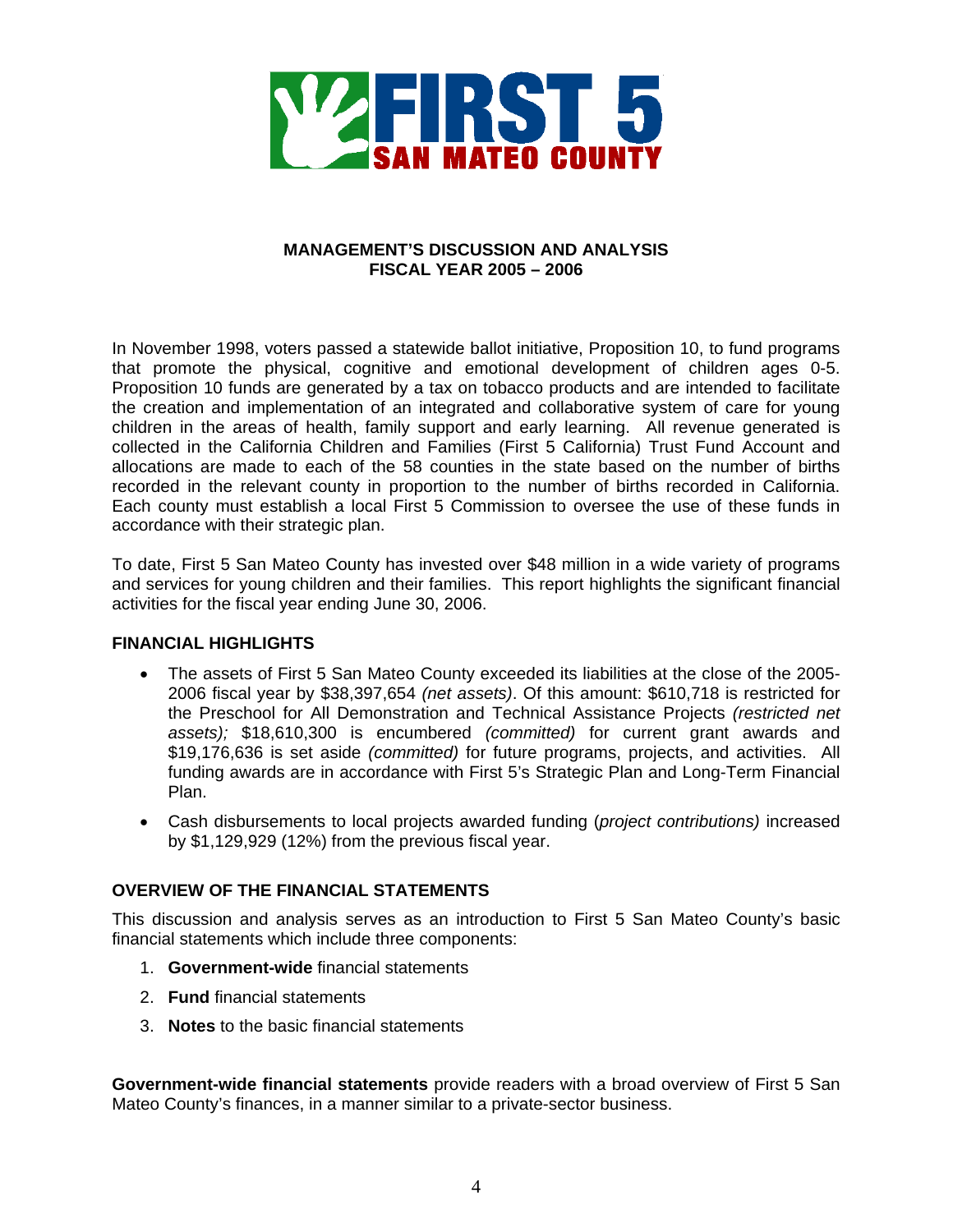The *statement of net assets* presents information on all of First 5 San Mateo County's assets and liabilities, with the difference between the two reported as *net assets*.

The *statement of activities* presents information showing how First 5 San Mateo County's net assets changed during the most recent fiscal year. All changes in net assets are reported as soon as the underlying event giving rise to the change occurs, *regardless of the timing of related cash flows*. Thus revenues and expenses are reported in this statement for some items that will only result in cash flows in a future fiscal period (e.g. earned but unused vacation leave).

#### *The government-wide financial statements can be found on pages 9 and 10 of this report.*

**Fund financial statements** are groupings of related accounts used to maintain control over resources that have been segregated for specific activities or objectives. Fund financial statements report essentially the same functions as those reported in the government-wide financial statements; however they focus on near-term inflows and outflows of spendable resources, as well as on balances of spendable resources available at the end of the fiscal year.

*The fund financial statements can be found on pages 11 through 13 of this report.* 

**Notes to the basic financial statements** provide additional information that is essential to a full understanding of the data provided in the government-wide and fund financial statements.

*The notes can be found on pages 14-31 of this report.* 

In addition to the basic financial statements and accompanying notes, **Supplementary Information** is included as required by First 5 California. These statements provide information concerning First 5 San Mateo County's matching funds and special technical assistance programs.

*The supplementary information can be found on pages 33-38 of this report.* 

#### **GOVERNMENT-WIDE FINANCIAL ANALYSIS**

As of June 30, 2006, First 5 San Mateo County's assets exceeded liabilities by \$38,397,654.

|                                      | FY2005/2006  | FY2004/2005      |
|--------------------------------------|--------------|------------------|
| <b>Total Assets</b>                  | \$46,462,310 | \$<br>45,358,820 |
| <b>Total Liabilities</b>             | 8,064,656    | 7,150,134        |
| <b>Total Net Assets</b>              | \$38,397,654 | \$38,208,686     |
| Net Assets:                          |              |                  |
| Restricted                           | 610,718      | 1,250,414        |
| Unrestricted – Committed to programs | 37,786,936   | 36,958,272       |

#### **First 5 San Mateo County Net Assets**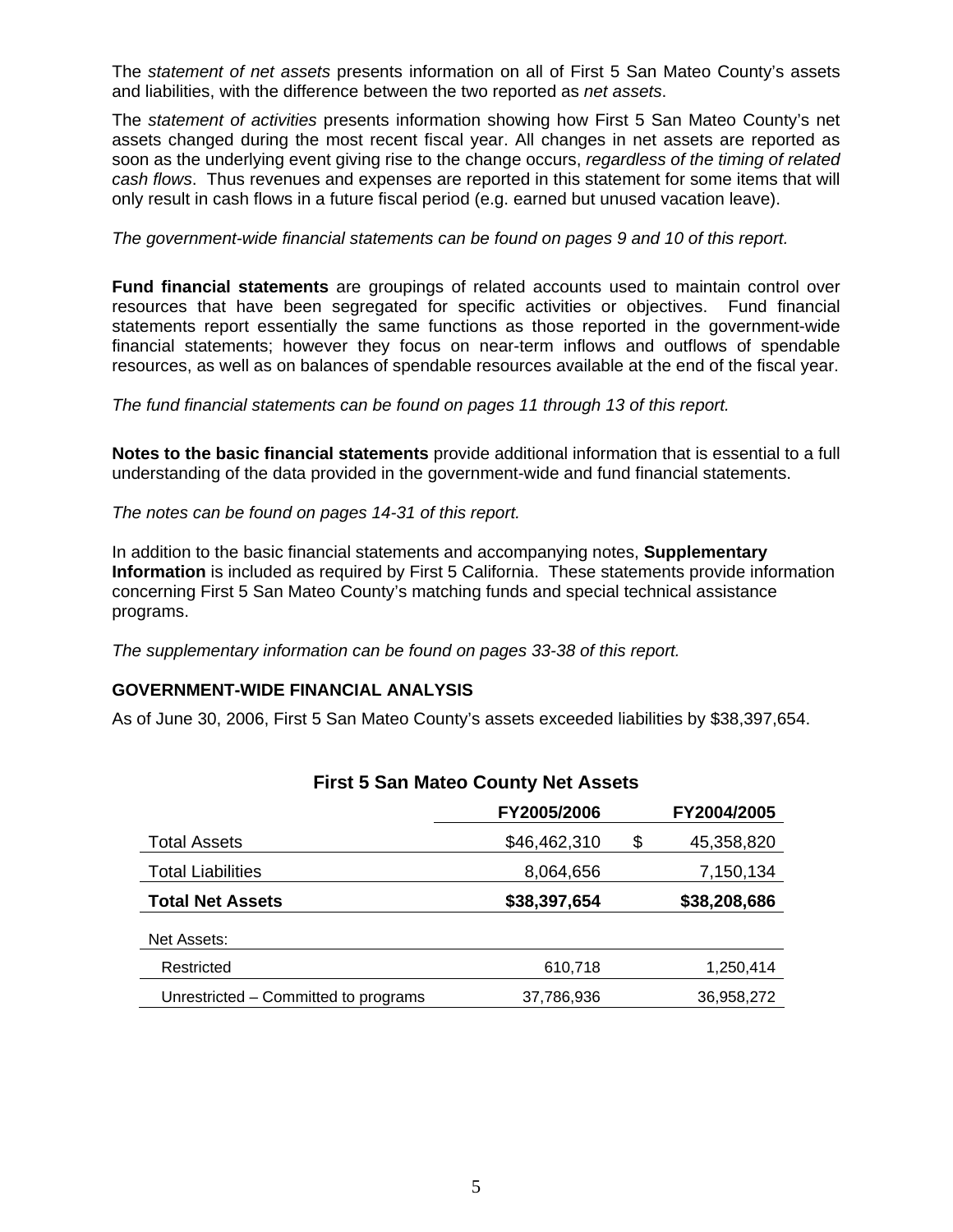**Assets.** First 5 San Mateo County's total assets have increased by \$1,103,490 or 2%.

• The change in assets from last year is mainly caused by the fair value of cash and cash equivalents.

**Liabilities.** First 5 San Mateo County's total liabilities have increased by \$914,522 or 13%.

• The increase represents higher accounts payable *(monies due to organizations who have been awarded funding for local projects)* in addition to a liability portion of the securities lending collateral. First 5 San Mateo County does not have any exposure to credit risk related to the securities lending transactions as of June 30, 2006.

**Net assets.** First 5 San Mateo County's net assets increased by \$188,968 or less than 1%.

• First 5's net assets are divided into *restricted* and *unrestricted* portions. Restricted funding is money received for specific programs or initiatives that must be used exclusively for the purpose designated. Unrestricted funding is money received that is set aside for programs, projects, and activities to be conducted in the future according to a documented plan, budget or financial forecast formally approved by First 5.

|                             | FY2005/2006  | FY2004/2005      |
|-----------------------------|--------------|------------------|
| <b>Program Revenues</b>     | \$11,226,021 | \$<br>11,883,247 |
| <b>General Revenue</b>      | 910,274      | 955,196          |
| Expenses                    | 11,947,327   | 10,396,456       |
| <b>Change in Net Assets</b> | 188,968      | 2,441,987        |
| Net Assets - beginning      | 38,208,686   | 35,766,699       |
| Net Assets - ending         | 38,397,654   | 38,208,686       |

# **Changes in Net Assets**

Changes to First 5 San Mateo County's net assets are summarized as follows:

- Revenue decreased by \$702,148 (5%). This decrease is a combination of Proposition 10 allocations, interest earnings, and funding from First 5 California for special projects.
- Expenses increased by \$1,550,871 (15%). This increase represents grant contributions spent for significant funding commitments awarded by First 5 San Mateo County through Strategic Initiatives and Request for Proposals.

#### **FINANCIAL ANALYSIS OF THE FIRST 5 SAN MATEO COUNTY TRUST FUND**

First 5 San Mateo County uses fund accounting to ensure and demonstrate compliance with finance-related legal requirements. As of June 30, 2006, First 5 San Mateo County reported a fund balance of \$38,440,707, an increase of \$190,271 from the prior year. The increase represents the amount of revenue in excess of expenditures which causes cash and cash equivalents to increase. The fund balance of \$38,440,707 is higher than the net assets of \$38,397,654 by \$43,053. The variance is the long-term portion of the compensated absences leave liability that is not reported in the Fund Balance Sheet under current reporting standards as it is not due and payable in the current period.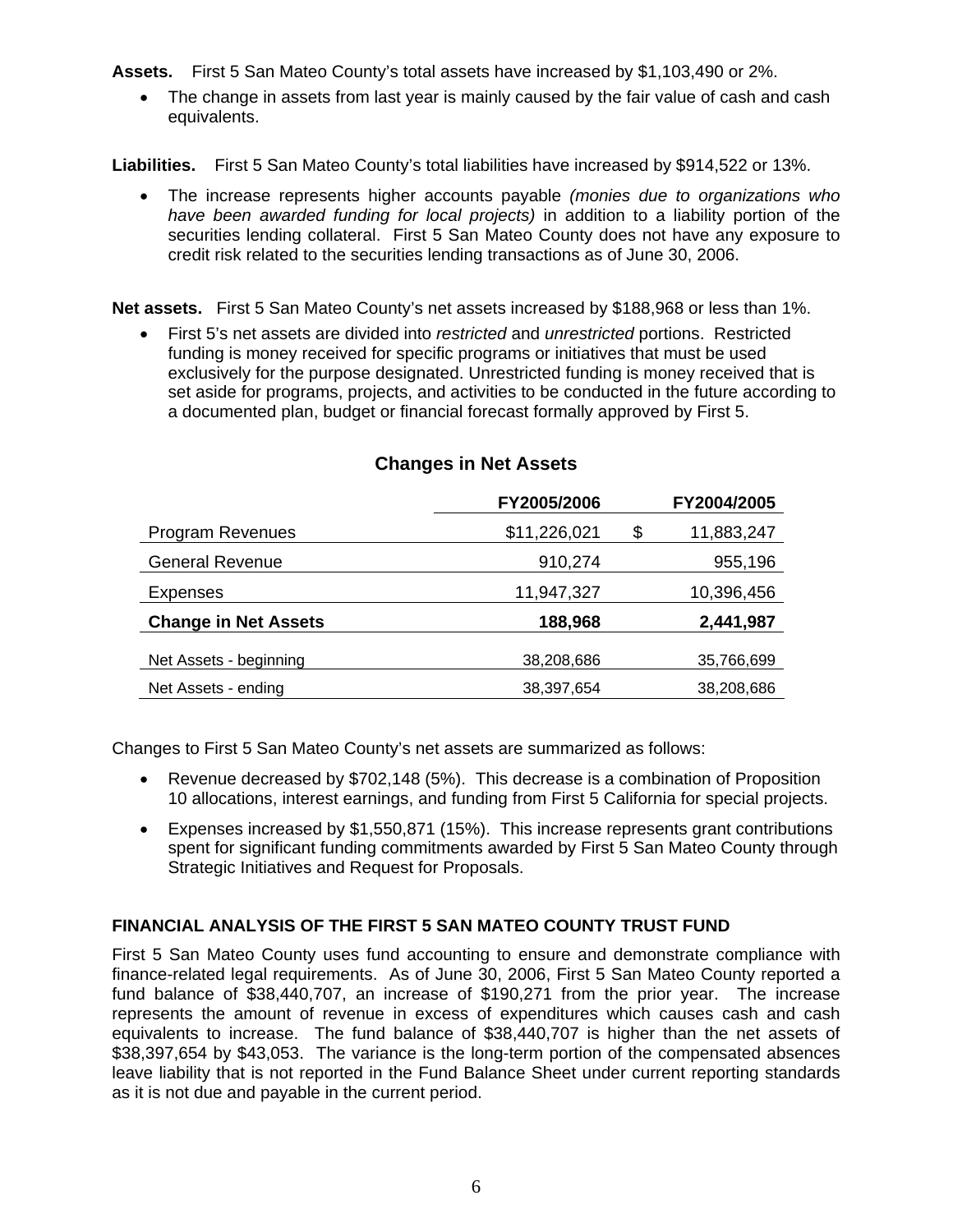As of June 30, 2006, 50% of First 5 San Mateo County's fund balance is committed to grantees through contractual obligations to receive future payments. The remainder is reserved for local initiatives in accordance with First 5 San Mateo County's strategic approach and long term financial plan. This plan is reviewed and approved by First 5 on an annual basis.

### **Budgetary Highlights**

First 5 San Mateo County's operating budget for FY2005-2006 totaled \$15.8 million. The budget closeout revealed a savings of \$4.3 million, which is the excess (deficiency) of revenue over expenditures compared to the approved budget. Key factors accounting for the budget savings were as follows:

- Revenue exceeded operating budget as Proposition 10 allocations did not decline as anticipated.
- A reduction in administrative expenses and use of outside consultants for services.
- Unanticipated delays for grantees implementing services, thereby reduction in grantee payments.

*The budgetary comparison statement can be found on page 13 of this report.* 

### **Beyond FY2005-2006**

To date, First 5 San Mateo County has invested over \$48 million in young children. This investment is the result of a visionary approach to launch large-scale initiatives and to provide funding for programs having great impact in the community. As of June 30, 2006, forty-eight projects have been awarded funding through First 5 San Mateo County's Request for Proposals (RFP) Rounds 1-6.

In addition to the RFP awards, First 5 San Mateo County has launched four strategic initiatives providing over \$4.9 million per year in the community through the following programs: Preschool or All (PFA); Children's Health Initiative (Healthy Kids); Early Brain Development-Phase 1 (Prenatal to Three); and Child Care & Early Learning (Smart Kids). First 5 San Mateo County's aggressive work has leveraged approximately \$5 million of state funds over five years and made San Mateo County one of the first counties in California to implement Preschool for All which aims to make quality voluntary preschool available to all 4-year olds.

Revenue for FY 2006-2007 is estimated at \$11.5 million. This projection includes Proposition 10 monthly allocations in addition to funding designated for special projects. First 5 San Mateo County's 10-Year Financial Plan continues to provide the framework for investing Proposition 10 local resources in large-scale, long-term strategic initiatives for systems integration and countywide impact.

During this coming year, First 5 San Mateo County will define its leadership role in the County by bringing greater focus, intentionality and innovation to its policy and funding priorities. Between now and December 2006, First 5 San Mateo County will be updating its strategic initiative approach to funding that will frame and lay the groundwork for prioritizing future funding opportunities. First 5 San Mateo County will also embark on an aggressive approach to better identify and serve young children of all abilities, particularly children with special physical, behavioral, and emotional needs, and will continue to assess critically how to achieve the greatest impact with available funding while using its leadership role as a major advocate for young children. First 5 San Mateo County's revised Strategic Plan document is anticipated for January 2007.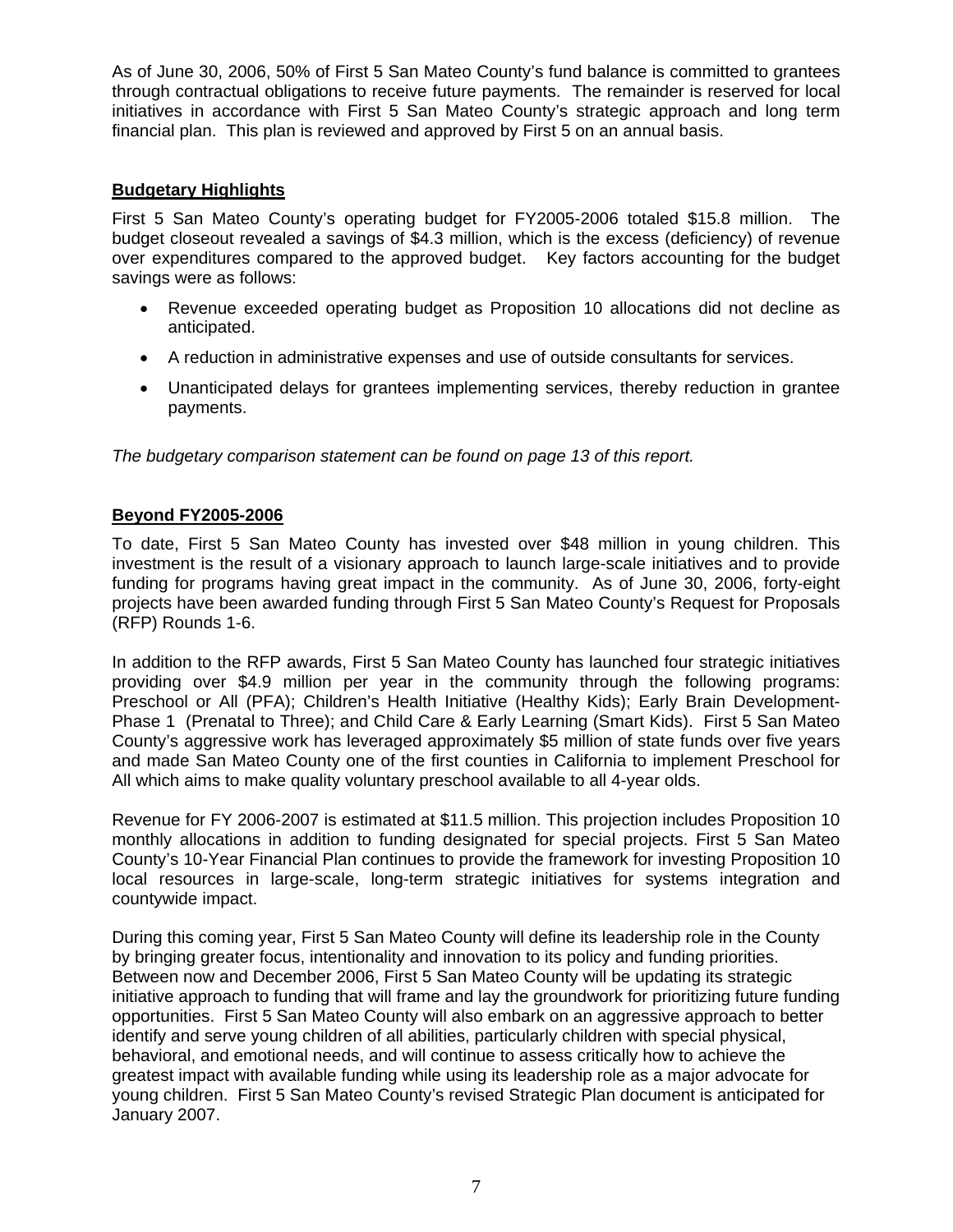First 5 San Mateo County is committed to making funds available for high quality, outcomebased programs and services for today's children and for the future, and continues to strategically approach funding decisions utilizing its long term financial planning process. First 5 strives to work with community partners and other funders in providing leadership, locally and at the state level, to promote an integrated system of care for all young children and their families in San Mateo County.

#### **Requests for Information**

This financial report is designed to provide a general overview of First 5 San Mateo County's finances. Questions concerning any of the information provided in this report, or requests for additional financial information should be addressed to Tammy Moss, Executive Director or Debby Armstrong, Deputy Director of Finance and Administration, First 5 San Mateo County, 1700 S. El Camino Real, Suite 405, San Mateo, CA 94402-3050.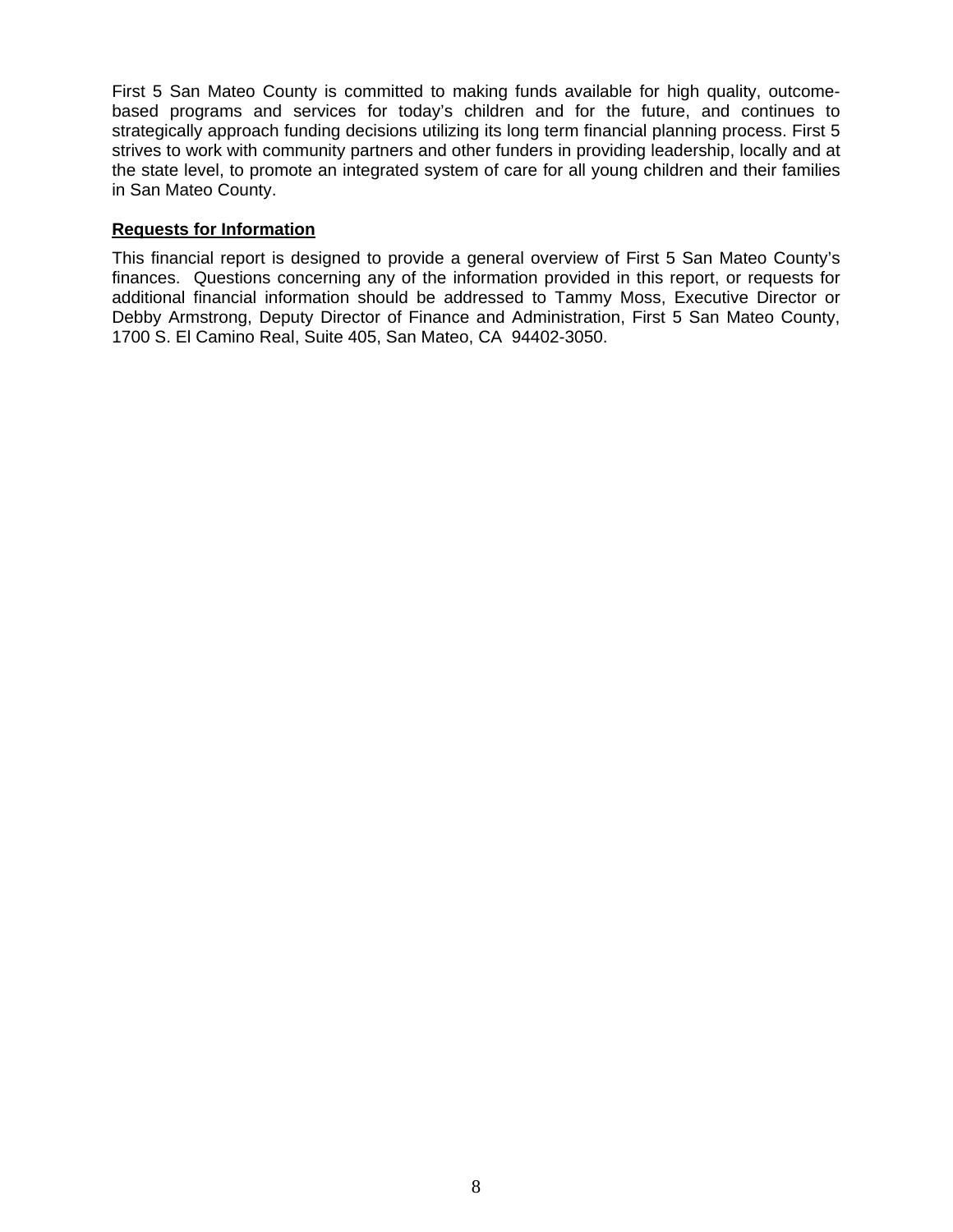# **First 5 San Mateo County Statements of Net Assets June 30, 2006 and 2005**

|                                                | <b>Governmental Activities</b> |               |  |
|------------------------------------------------|--------------------------------|---------------|--|
|                                                | 2006                           | 2005          |  |
| <b>Assets</b>                                  |                                |               |  |
| Cash and cash equivalents (Note 2)             | \$36,911,254                   | \$34,637,174  |  |
| Securities lending collateral (Note 2)         | 5,819,632                      | 6,328,189     |  |
| Intergovernmental receivable (Note 3)          | 2,153,673                      | 2,168,761     |  |
| Accounts receivable (Note 4)                   | 6,954                          | 186,862       |  |
| Interest receivable                            | 387,129                        | 265,006       |  |
| Note receivable (Note 5)                       | 200,000                        | 200,000       |  |
| Deferred contributions (Note 6)                | 983,668                        | 1,572,828     |  |
| <b>Total Assets</b>                            | \$46,462,310                   | \$45,358,820  |  |
| Liabilities<br>Deferred revenue                | \$<br>100,000                  | \$<br>100,000 |  |
| Accounts payable (Note 7)                      | 2,047,961                      | 650,474       |  |
| Salaries and benefits payable                  | 42,880                         | 29,721        |  |
| Securities lending collateral due              | 5,819,632                      | 6,328,189     |  |
| Postemployment benefits (Note 10):             |                                |               |  |
| Payable within one year                        | 11,130                         |               |  |
| Compensated absences (Note 8):                 |                                |               |  |
| Payable after one year                         | 43,053                         | 41,750        |  |
| <b>Total Liabilities</b>                       | 8,064,656                      | 7,150,134     |  |
| <b>Net Assets</b>                              |                                |               |  |
| Restricted for (Note 13):                      |                                |               |  |
| <b>School Readiness Initiative</b>             |                                | 140,128       |  |
| Preschool for All Program                      | 596,804                        | 852,200       |  |
| Preschool for All Technical Assistance Project | 13,914                         | 258,086       |  |
| Unrestricted                                   | 37,786,936                     | 36,958,272    |  |
| <b>Total Net Assets</b>                        | \$38,397,654                   | \$38,208,686  |  |

The accompanying notes are an integral part of these financial statements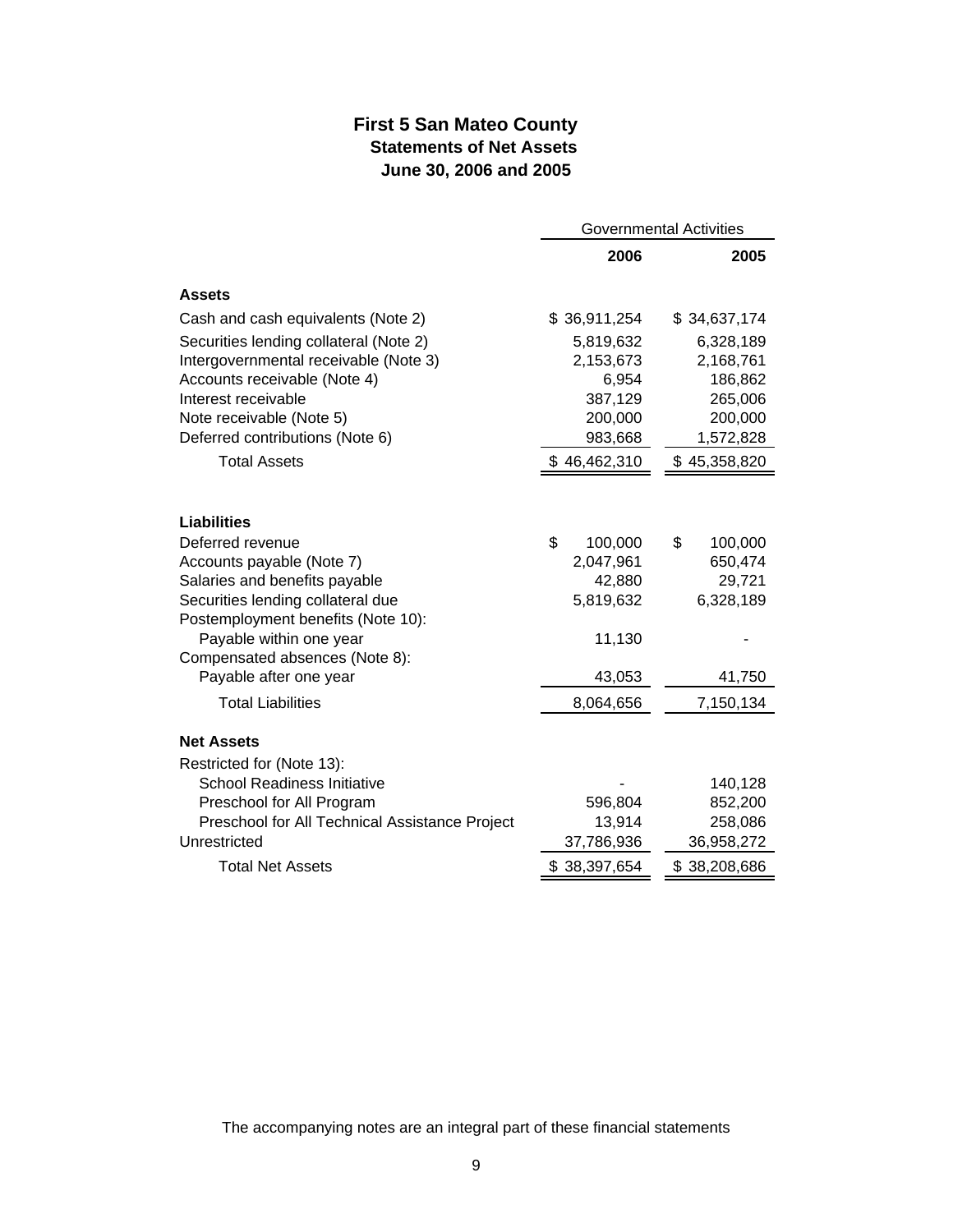#### **First 5 San Mateo County Statements of Activities For the Years Ended June 30, 2006 and 2005**

|                                           | 2006          | 2005          |
|-------------------------------------------|---------------|---------------|
| <b>Expenses:</b>                          |               |               |
| Salaries and wages                        | \$<br>693,089 | \$<br>614,949 |
| Employee benefits                         | 238,219       | 226,259       |
| General office supplies                   | 52,066        | 55,476        |
| <b>Professional services</b>              | 919,312       | 593,168       |
| Other administrative expenses             | 39,182        | 31,074        |
| Contributions to local projects (Note 14) | 10,005,459    | 8,875,530     |
| <b>Total Program Expenses</b>             | 11,947,327    | 10,396,456    |
| <b>Program Revenues:</b>                  |               |               |
| Operating grants and contributions:       |               |               |
| Tobacco tax (Note 12a)                    | 9,976,021     | 11,842,338    |
| Other Special Funding (Note 12a)          | 1,250,000     | 909           |
| Private grants (Note 12b)                 |               | 40,000        |
| <b>Total Program Revenues</b>             | 11,226,021    | 11,883,247    |
| Net Program Revenue                       | (721, 306)    | 1,486,791     |
| <b>General Revenue:</b>                   |               |               |
| Securities lending activities:            |               |               |
| Securities lending income                 | 254,637       | 139,368       |
| Securities lending expenses               | (246, 461)    | (129,600)     |
| Interest earnings                         | 902,098       | 945,428       |
| <b>Change in Net Assets</b>               | 188,968       | 2,441,987     |
| Net assets - beginning                    | 38,208,686    | 35,766,699    |
| <b>Net Assets - Ending</b>                | \$38,397,654  | \$38,208,686  |

The accompanying notes are an integral part of these financials statements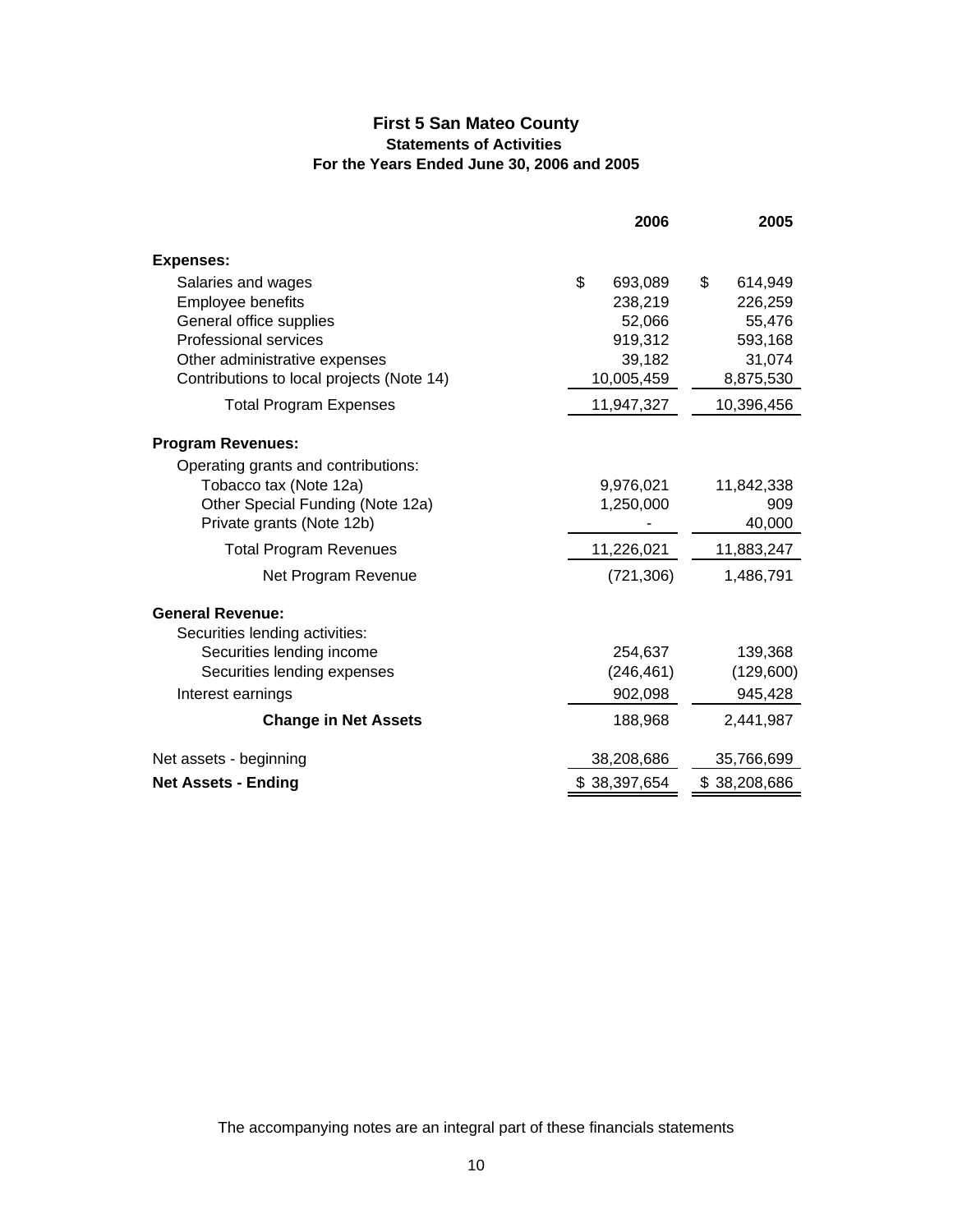# **First 5 San Mateo County Balance Sheets June 30, 2006 and 2005**

|                                                                                              | 2006          | 2005          |
|----------------------------------------------------------------------------------------------|---------------|---------------|
| <b>Assets</b>                                                                                |               |               |
| Cash and cash equivalents (Note 2)                                                           | \$36,911,254  | \$34,637,174  |
| Securities lending collateral (Note 2)                                                       | 5,819,632     | 6,328,189     |
| Intergovernmental receivable (Note 3)                                                        | 2,153,673     | 2,168,761     |
| Accounts receivable (Note 4)                                                                 | 6,954         | 186,862       |
| Interest receivable                                                                          | 387,129       | 265,006       |
| Deferred contributions (Note 6)                                                              | 983,668       | 1,572,828     |
| Note receivable (Note 5)                                                                     | 200,000       | 200,000       |
| <b>Total Assets</b>                                                                          | \$46,462,310  | \$45,358,820  |
| <b>Liabilities and Fund Balance/Net Assets</b>                                               |               |               |
| Liabilities                                                                                  |               |               |
| Deferred revenue                                                                             | \$<br>100,000 | \$<br>100,000 |
| Accounts payable (Note 7)                                                                    | 2,047,961     | 650,474       |
| Salaries and benefits payable                                                                | 42,880        | 29,721        |
| Securities lending collateral due                                                            | 5,819,632     | 6,328,189     |
| Postemployment benefits payable (Note 10)                                                    | 11,130        |               |
| <b>Total Liabilities</b>                                                                     | 8,021,603     | 7,108,384     |
| Fund balance (Note 11)                                                                       |               |               |
| Reserved for:                                                                                |               |               |
| <b>School Readiness Initiative</b>                                                           |               | 140,128       |
| Preschool for All Program                                                                    | 596,804       | 852,200       |
| Preschool For All Technical Assistance Project                                               | 13,914        | 258,086       |
| Note receivable<br>Unreserved                                                                | 200,000       | 200,000       |
| <b>Total Fund balance</b>                                                                    | 37,629,989    | 36,800,022    |
| <b>Total Liabilities and Fund Balance</b>                                                    | 38,440,707    | 38,250,436    |
|                                                                                              | \$46,462,310  | \$45,358,820  |
|                                                                                              |               |               |
| Reconciliation of Fund Balance Sheet to the<br>Statement of Net Assets:                      |               |               |
|                                                                                              |               |               |
| Fund balance - from above                                                                    | \$38,440,707  | \$38,250,436  |
| Amounts reported in the statement of net assets are<br>different because:                    |               |               |
| Long-term portion of the compensated absences liability is not due                           |               |               |
| and payable in the current period and therefore is not reported in<br>the fund balance sheet | (43, 053)     | (41, 750)     |
| <b>Net Assets</b>                                                                            | \$38,397,654  | \$38,208,686  |

The accompanying notes are an integral part of these financial statements.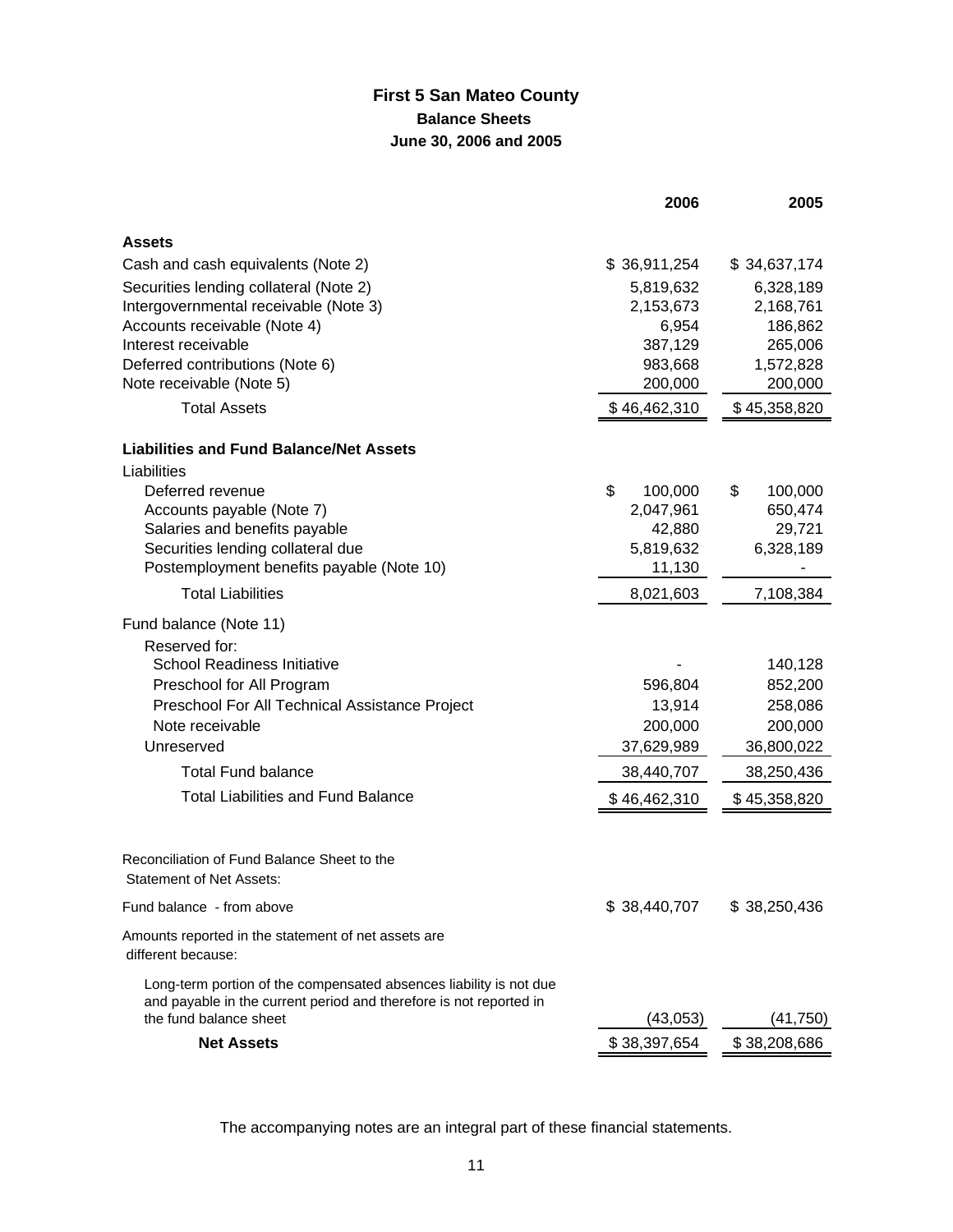# **First 5 San Mateo County**

# **Statements of Revenues, Expenditures, and Changes in Fund Balance For the Years Ended June 30, 2006 and 2005**

|                                                                                                                                                                                                                                                                                     | 2006            | 2005             |
|-------------------------------------------------------------------------------------------------------------------------------------------------------------------------------------------------------------------------------------------------------------------------------------|-----------------|------------------|
| <b>Revenues</b>                                                                                                                                                                                                                                                                     |                 |                  |
| Tobacco tax (Note 12a)                                                                                                                                                                                                                                                              | \$<br>9,976,021 | \$11,842,338     |
| Other Special Funding (Note 12a)                                                                                                                                                                                                                                                    | 1,250,000       | 909              |
| Interest earnings                                                                                                                                                                                                                                                                   | 902,098         | 945,428          |
| Securities lending income                                                                                                                                                                                                                                                           | 254,637         | 139,368          |
| Private grants (Note 12b)                                                                                                                                                                                                                                                           |                 | 40,000           |
| <b>Total Revenues</b>                                                                                                                                                                                                                                                               | 12,382,756      | 12,968,043       |
| <b>Expenditures</b>                                                                                                                                                                                                                                                                 |                 |                  |
| Salaries and benefits                                                                                                                                                                                                                                                               | 930,005         | 842,824          |
| Services and supplies                                                                                                                                                                                                                                                               | 1,010,560       | 679,718          |
| Securities lending expenditures                                                                                                                                                                                                                                                     | 246,461         | 129,600          |
| Contributions to local projects (Note 14)                                                                                                                                                                                                                                           | 10,005,459      | 8,875,530        |
| <b>Total Expenditures</b>                                                                                                                                                                                                                                                           | 12,192,485      | 10,527,672       |
| Excess of Revenues over Expenditures/                                                                                                                                                                                                                                               |                 |                  |
| Net Change in Fund Balance                                                                                                                                                                                                                                                          | 190,271         | 2,440,371        |
|                                                                                                                                                                                                                                                                                     |                 |                  |
| Fund balance - beginning, as restated for 2005 (Note 18)                                                                                                                                                                                                                            | 38,250,436      | 35,810,065       |
| <b>Fund Balance - Ending</b>                                                                                                                                                                                                                                                        | \$38,440,707    | \$38,250,436     |
| Reconciliation of the Change in Fund Balance to the Change in<br>Net Assets in the Statement of Activities:                                                                                                                                                                         |                 |                  |
| Net change in fund balance - from above                                                                                                                                                                                                                                             | \$<br>190,271   | 2,440,371<br>\$. |
| Amounts reported in the Statement of Activities<br>are different because:                                                                                                                                                                                                           |                 |                  |
| The change in compensated absences payable after one year<br>reported in Statement of Activities does not provide or require the<br>use of current financial resources and, therefore, is not recorded<br>as expenditure in the Statement of Revenues, Expenditures, and<br>Changes | (1,303)         | 1,616            |
|                                                                                                                                                                                                                                                                                     |                 |                  |
| Change in Net Assets (page 8)                                                                                                                                                                                                                                                       | \$<br>188,968   | \$<br>2,441,987  |

The accompanying notes are an integral part of these financial statements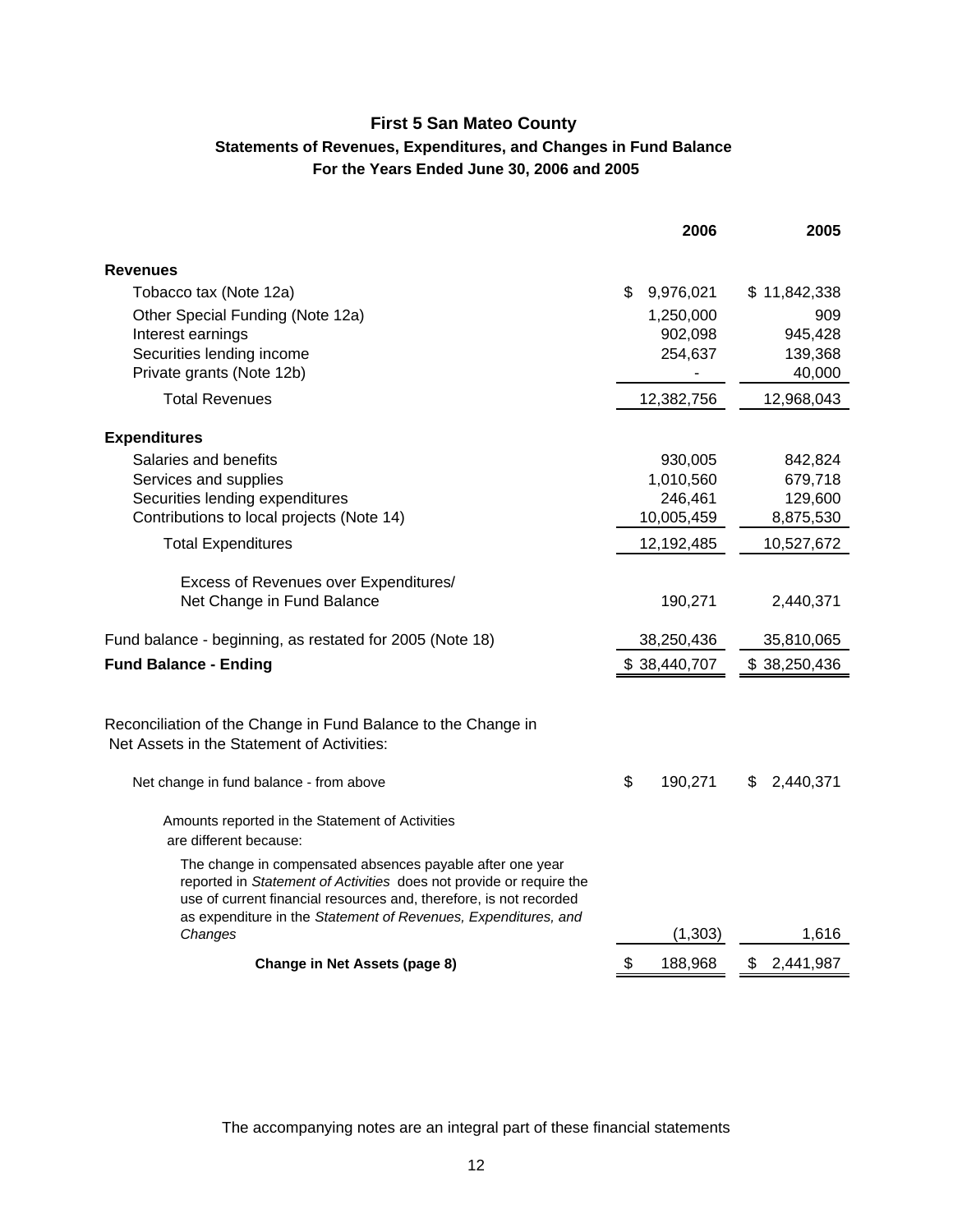#### **First 5 San Mateo County Statement of Revenues, Expenditures, and Changes in Fund Balance - Budget and Actual For the Year Ended June 30, 2006**

|                                           | <b>Budgeted Amounts</b><br>Note $1(d)$ |                  | <b>Actual</b>  | <b>Variance with</b><br>Final budget -<br><b>Positive</b> |  |
|-------------------------------------------|----------------------------------------|------------------|----------------|-----------------------------------------------------------|--|
|                                           | Original                               | <b>Final</b>     | Amounts        | (Negative)                                                |  |
| <b>Revenues</b>                           |                                        |                  |                |                                                           |  |
| Tobacco tax (Note 12a)                    | \$<br>9,994,701                        | \$<br>10,002,051 | 9,976,021<br>S | (\$26,030)                                                |  |
| Interest earnings                         | 750,000                                | 800,000          | 1,327,544      | 527,544                                                   |  |
| Other Special Funding (Note 12a)          |                                        | 1,250,000        | 1,250,000      |                                                           |  |
| <b>Total Revenues</b>                     | 10,744,701                             | 12,052,051       | 12,553,565     | 501,514                                                   |  |
| <b>Expenditures</b>                       |                                        |                  |                |                                                           |  |
| Salaries and benefits                     | 919,250                                | 1,026,543        | 917,572        | 108,971                                                   |  |
| Services and supplies                     | 2,312,861                              | 3,514,061        | 1,010,560      | 2,503,501                                                 |  |
| Contributions to local projects (Note 14) | 11,207,750                             | 11,257,750       | 10,005,459     | 1,252,291                                                 |  |
| <b>Total Expenditures</b>                 | 14,439,861                             | 15,798,354       | 11,933,591     | 3,864,763                                                 |  |
| Excess (Deficiency) of Revenue Over       |                                        |                  |                |                                                           |  |
| Expenditures/ Net Change in Fund Balance  | (3,695,160)                            | (3,746,303)      | 619,974        | 4,366,277                                                 |  |
| Fund balances - beginning                 | 32,449,214                             | 36,407,777       | 38,169,629     | 1,761,852                                                 |  |
| <b>Fund Balances - Ending</b>             | \$28,754,054                           | \$32,661,474     | \$38,789,603   | \$6,128,129                                               |  |

The accompanying notes are an integral part of these financial statements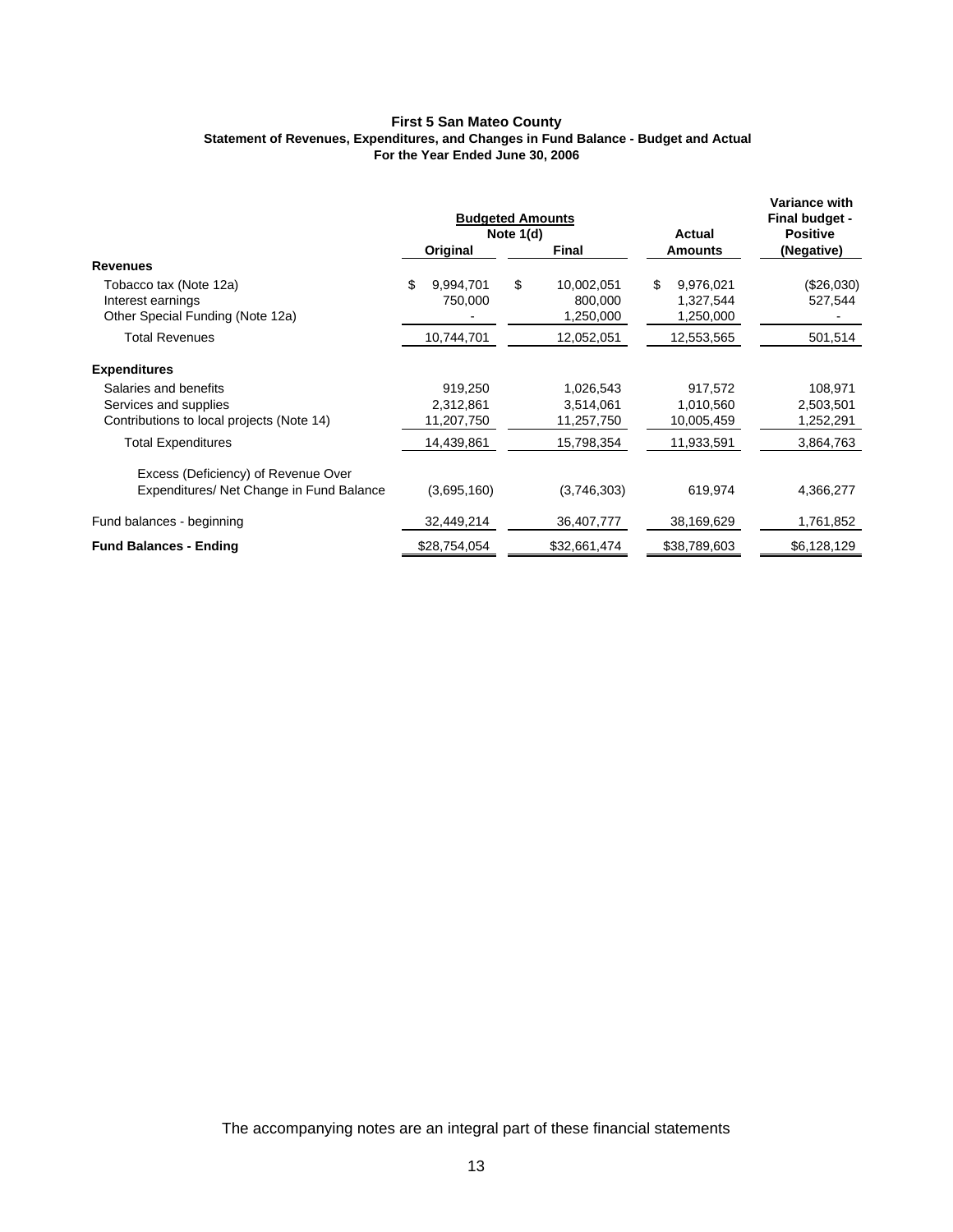#### **1. SUMMARY OF SIGNIFICANT ACCOUNTING POLICIES**

#### **a) Reporting entity**

Under the authority of the California Children and Families First Act of 1998 and sections 130100, et seq. of the Health and Safety Code, the Children & Families First Commission of San Mateo County (the Commission) was established in March 1999. The Commission set up the Children and Families First Trust Fund with the County of San Mateo in March 1999 to account for the receipts and disbursements of California Children and Families Trust Fund allocations to the Commission. On January 7, 2003, the county board of supervisors passed an ordinance changing the Commission's name to First 5 San Mateo County (First 5).

The financial transactions of First 5 are accounted for in a Special Revenue Fund, as moneys received by it are legally restricted to specific use. Moneys allocated and appropriated to First 5 can be expended only for purposes authorized by the California Children and Families First Act of 1998 (Proposition 10) and in accordance with the County Strategic Plan approved by the First 5 board and approved through the County budget process.

The County Board of Supervisors appoints all the members of First 5. The financial activities of First 5 are included in the Basic Financial Statements of the County as a discretely presented component unit.

#### **b) Measurement focus, basis of accounting, and financial statement presentation**

The government-wide financial statements (i.e., the Statement of Net Assets and the Statement of Activities on pages 9 and 10) are reported using the *economic resources measurement focus* and the *accrual* basis of accounting. Revenues are recorded when earned and expenses are recorded when a liability is incurred, regardless of the timing of the related cash flows. Contributions to local grantee organizations are recognized as expenditure when criteria for grant payments are met by the grantee organizations.

The Statement of Net Assets presents First 5's financial position in a net assets approach. The Statement of Activities reports the change in net assets in a net program cost format to demonstrate the degree to which the expense of First 5 is offset by its program revenues – tobacco tax, private grants and other revenues.

Governmental fund financial statements, presented after the government-wide financial statements, are reported using the *current financial resources measurement focus* and the *modified accrual* basis of accounting. Revenues are recognized as soon as they are both measurable and available. Revenues are considered to be *available* when they are collectible within the current period or soon enough thereafter to pay liabilities of the current period. Revenues are considered to be *available* when they are collectible within 90 days of the end of the current fiscal period. Expenditures are recognized in the accounting period in which the liability is incurred, if measurable.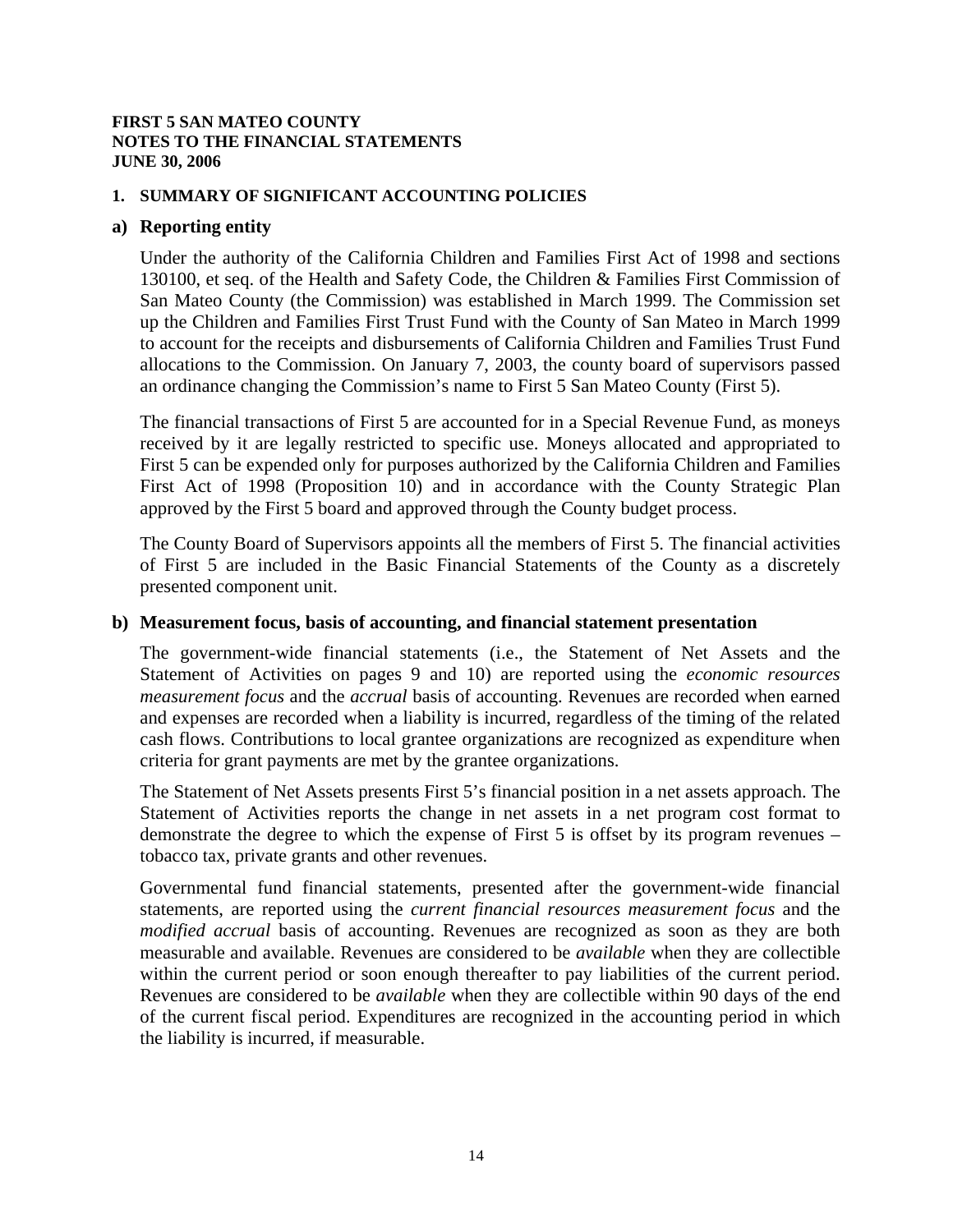#### **1. SUMMARY OF SIGNIFICANT ACCOUNTING POLICIES**

When both restricted and unrestricted net assets are available, restricted resources are depleted first before the unrestricted resources are used.

#### **c) Accounting Estimates**

The preparation of basic financial statements in conformity with accounting principles generally accepted in the United States of America requires management to make estimates and assumptions that affect certain reported amounts and disclosures. Accordingly, actual results based on subsequent events could differ from those estimates.

#### **d) Budgets, Budgetary Process, and Encumbrance**

First 5 adopts an annual budget, which can be amended by First 5 throughout the year. The basis used to prepare the budget is the same as the basis used to reflect actual revenues and expenditures, except that liability for compensated absences, postemployment benefits other than pensions and unrealized gains and losses are not included in the budget. Revenue and transaction costs relating to securities lending transactions are included in interest earnings for budgetary purposes. See Note 15.

#### **e) Accounting Changes**

#### **Early Implementation of GASB Statement 45**

The County provides healthcare benefits to eligible First 5 retirees who elect to convert their unused sick leave balance to a County paid monthly benefits at a rate of eight hours per month. The duration, amount, and type of County paid benefits depend on the sick leave balance at retirement and the bargaining unit to which the retiree belonged.

In June 2004, GASB issued Statement No. 45*, Accounting and Financial Reporting by Employers for Postemployment Benefits Other Than Pensions*. This statement generally requires that governments account for and report the annual cost of OPEB and the outstanding obligations related to OPEB in essentially the same manner as pensions. Annual OPEB cost for most governments will be based on actuarially determined amounts that, if paid on an ongoing basis, would generally provide sufficient resources to pay benefits as they come due. GASB allows governments to apply this statement prospectively, establish the OPEB liability at zero at the beginning of the initial year of implementation, and does not require governments to fund the OPEB plans. The statement supersedes or amends all previous authoritative guidance on accounting and financial reporting for an employer's OPEB expense and related information. See Note 10.

This year First 5 elected to early implement GASB Statement 45 and established its OPEB liability at zero at the beginning of the initial year of implementation. First 5 recorded an expense/expenditure and a liability for post employment benefits payable of \$11,130 as of June 30, 2006, which increased total liabilities and reduced net assets/fund balance by that amount.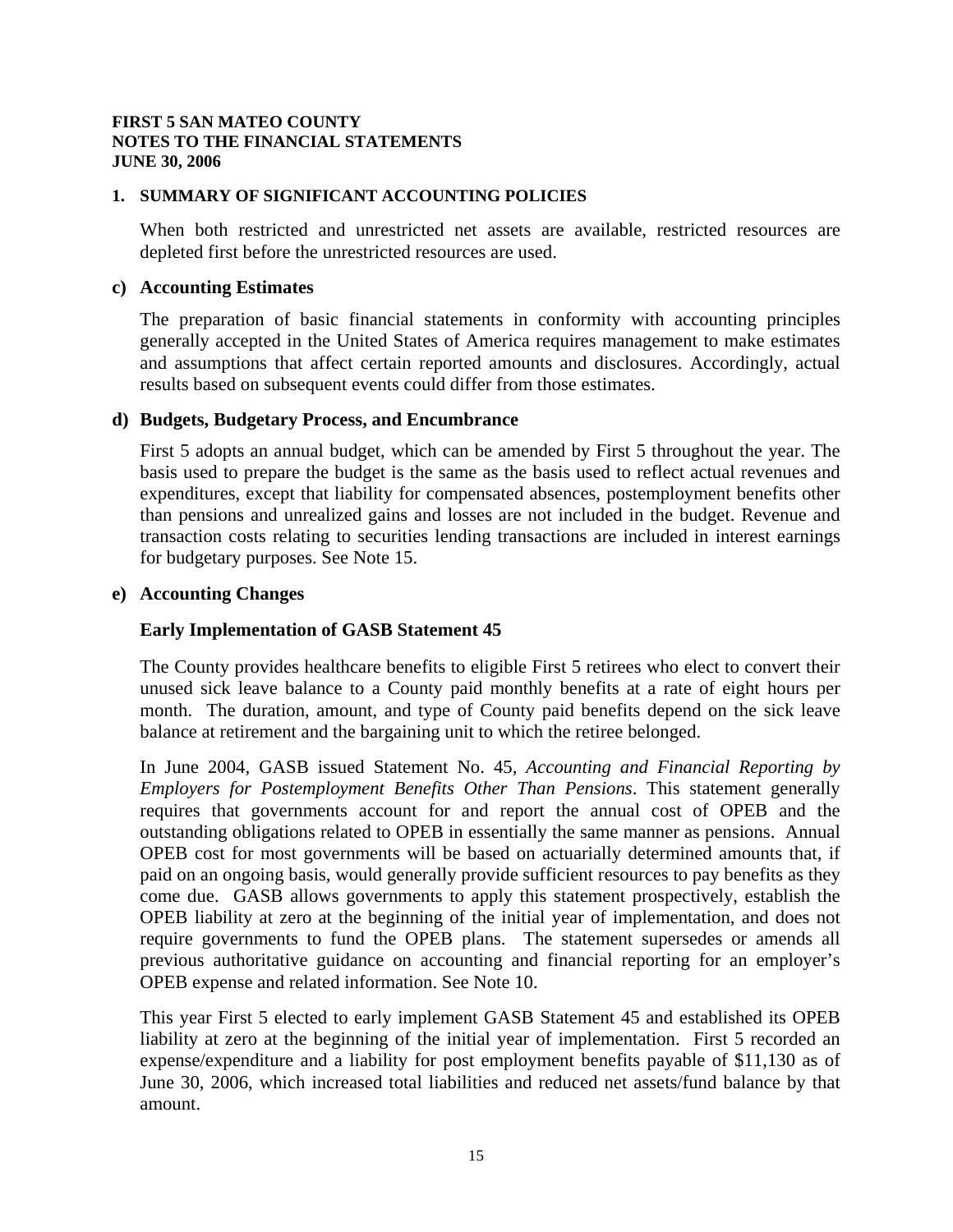#### **1. SUMMARY OF SIGNIFICANT ACCOUNTING POLICIES**

#### **e) Accounting Changes**

#### **Accounting for Compensated Absences**

First 5 now reports compensated absences, such as unpaid accumulated vacation leave and holidays, as a current liability in the fund balance sheet only if they have matured, for example, as a result of employee resignations and retirements. This change is in accordance with the GASB Interpretation No. 6 – *Recognition and Measurement of Certain Liabilities and Expenditures in Governmental Fund Financial Statements (an interpretation of NCGA Statements 1, 4 and 5; NCGA Interpretation 8; and GASB Statements No. 10, 16 and 18).* As required by Interpretation 6, the comparative financial statements for fiscal year 2005 were restated to reflect this change.

As a result of this change, there were no balances reported separately for compensated absences payable within one year in the statements of net assets. No liability for compensated absences was reported in the fund balance sheets as of June 30, 2006 and 2005 and the beginning fund balance for fiscal year 2005 reported in the statements of revenues, expenditures and changes in fund balance was restated to reflect the cumulative effect of this change. See Note 18

#### **2. CASH AND CASH EQUIVALENTS**

#### **a) Cash and Cash Equivalents**

Cash is pooled with other funds in the San Mateo County Investment Pool (County Pool) managed by the County Treasurer. Interest earned is received quarterly. Cash and cash equivalents in the County Pool are reported at fair value, as required by GASB 31. The change in fair value for the year is recorded as unrealized gain or loss and reported as part of interest earnings. Fair value is based on information provided by the County Treasurer.

The County Pool is a governmental investment pool managed and directed by the elected San Mateo County Treasurer. The County Pool is not registered with the Securities and Exchange Commission as an investment company. An oversight committee, comprised of local government officials and various participants, provide oversight to the management of the fund in accordance with the California Government Code. The daily operations and responsibilities of the County Pool fall under the auspices of the County Treasurer's office. First 5 is a voluntary participant in the investment pool.

The fair value of cash and cash equivalents of First 5's investment in the County Pool is reported in the accompanying financial statements at amounts based upon First 5's prorated share of the fair value provided by the County Treasurer for the entire County Pool portfolio. At fiscal year end this was \$36,911,254 (2005: \$34,637,174). The contractual withdrawal value (book value) was \$37,583,325 (2005: \$34,891,975).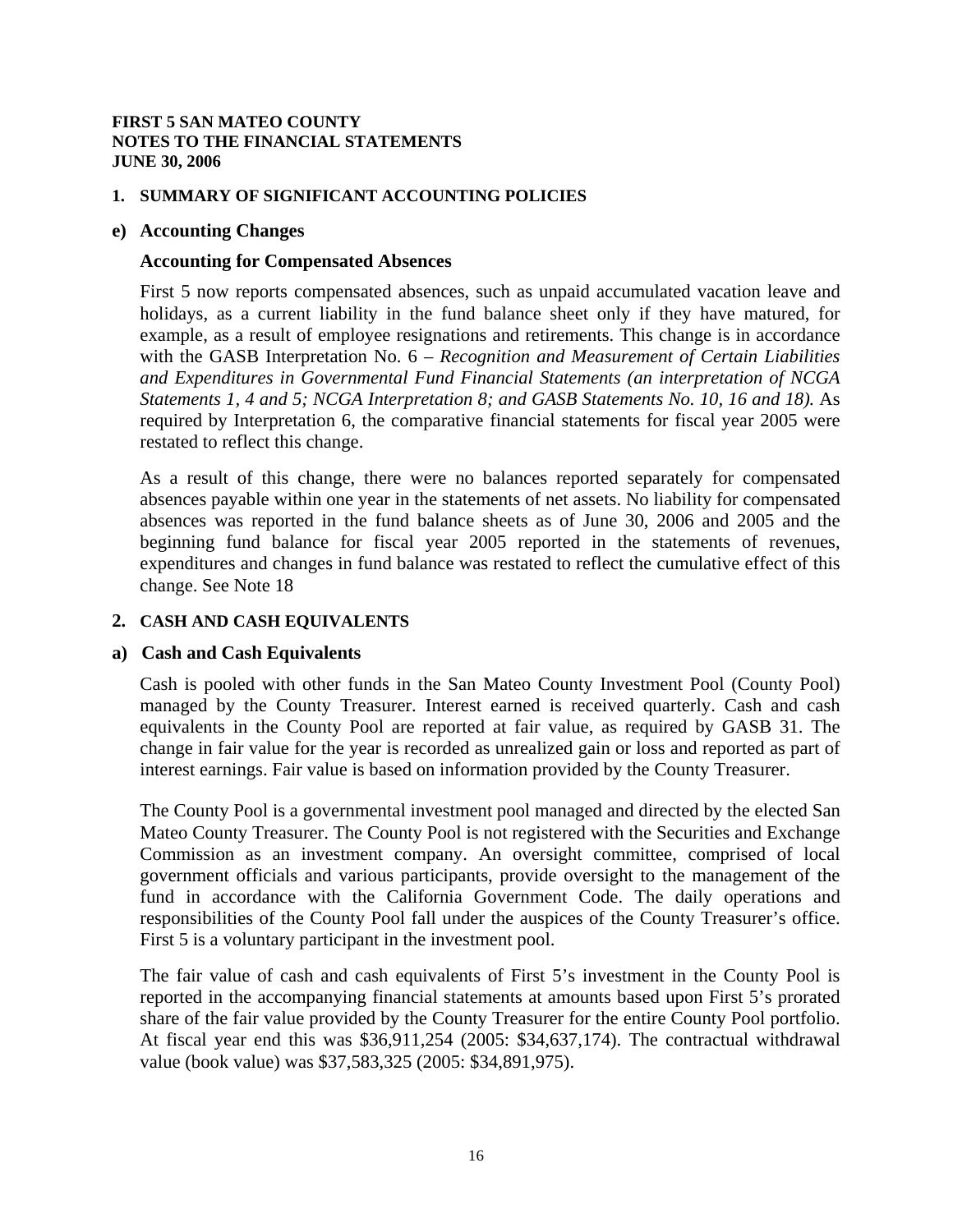#### **2. CASH AND CASH EQUIVALENTS (CONTINUED)**

#### **b) Authorized Investments of the County Pool**

The County Pool's Investment Policy and the California Government Code allow the County Pool to invest in the following, provided the credit ratings of the issuers are acceptable to the County Pool. The following also identifies certain requirements of the County Pool and California Government Code that address interest rate risk, credit risk, and concentrations of credit risk.

|                                |                  | Minimum   | Maximum       | Maximum %     |
|--------------------------------|------------------|-----------|---------------|---------------|
|                                | Maximum          | Credit    | % Allowed     | Investment    |
| Authorized Investment Type     | Maturity         | Quality   | in Portfolio  | in One Issuer |
| U.S. Treasury Obligations      | 15 years         |           | 100           | 100           |
| Obligations of U.S.            |                  |           |               |               |
| Agencies or government         |                  |           |               |               |
| sponsored enterprises          | 15 years         |           | 100           | 100           |
| <b>Bankers</b> acceptances     | 180 days         | $A-1/P-1$ | 15            | 10            |
| Collateralized time deposits   |                  |           |               |               |
| within the state of California | 1 year           |           | 30            | 10            |
| Negotiable certificates of     |                  |           |               |               |
| deposit                        | 5 years          |           | 10            | 5             |
| Commercial paper/Floating      |                  |           |               |               |
| rate notes                     | 270 days or less | $A-1/P-1$ | 40            | 10            |
| Repurchase agreements          | 1 year           |           | 100           | 50            |
| Reverse repurchase             |                  |           |               |               |
| agreements                     | 92 days          |           | 20            | 20            |
| Corporate bonds and medium     |                  |           |               |               |
| term notes                     | 5 years          | A         | 30            | 10            |
| Local Agency Investment        |                  |           | Up to the     |               |
| Fund (LAIF)                    |                  |           | current state |               |
|                                |                  |           | limit         |               |
| Shares of beneficial interest  | 30 days          |           | 10            | 5             |
| Mortgage backed securities     | 5 years          | A         | 20            | 5             |

At June 30, 2006, the County Pool was invested in the following securities:

|                              |                      |                     | Maturity                 |         |
|------------------------------|----------------------|---------------------|--------------------------|---------|
| Investment Type              | <b>Interest Rate</b> | <b>Maturities</b>   | (Years)                  | Rating  |
| U.S. government securities   | 2.625%-4.875%        | $5/15/08 - 5/31/11$ | 0.82                     | AAA     |
| U.S. Government agency       |                      |                     |                          |         |
| securities                   | 2.10%-5.50%          | 7/12/06-04/2/14     | 0.34                     | AAA     |
| Certificate of deposit       | 4.73%-5.05%          | $7/7/06 - 12/1/06$  | $\overline{\phantom{a}}$ | $AA-$   |
| Commercial paper-discount    | 5.02%-5.25%          | $7/5/06 - 8/1/06$   | 0.01                     | $A-1$   |
| Corporate bonds              | 2.50%-5.75%          | $7/1/06 - 4/25/11$  | 0.18                     | $AAA-A$ |
| Asset-backed securities      | 4.14%                | 1/15/08             | 0.01                     | AAA     |
| Floating rate securities     | 5.07%-5.56%          | 1/15/08             | 0.03                     | $AAA-A$ |
| Local Agency Investment Fund |                      |                     |                          |         |
| (LAIF)                       | 4.53%                | On Demand           |                          | Unrated |
|                              |                      |                     |                          |         |

 $\mathbf{M}$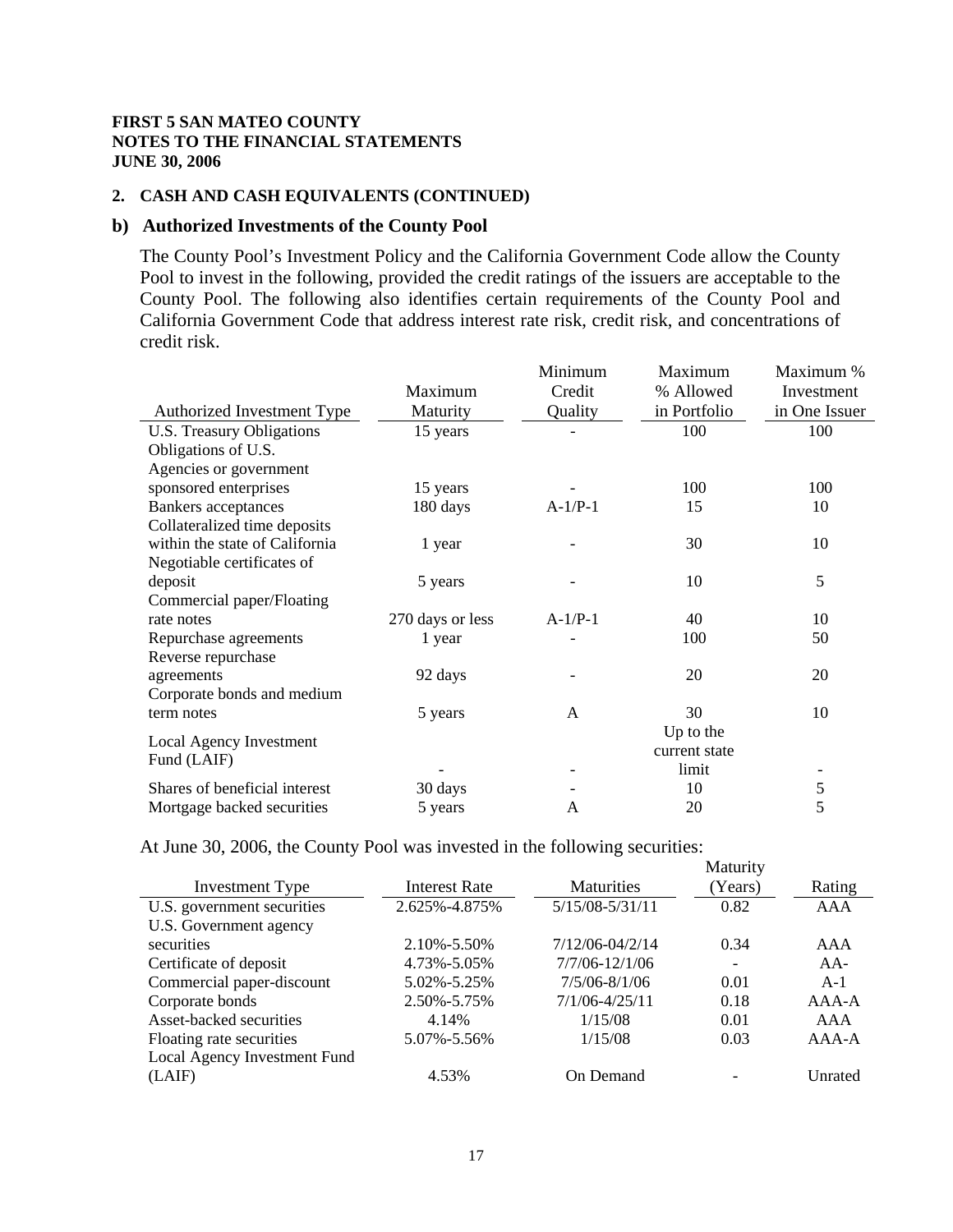#### **2. CASH AND CASH EQUIVALENTS (CONTINUED)**

#### **c) County Pool: Credit Risk**

Credit risk is the risk that an issuer of an investment will not fulfill its obligation to the holder of the investment. This is measured by the assignment of a rating by a nationally recognized statistical rating organization. State law and the San Mateo County's Investment Policy limits County pool investments in commercial paper to the rating of A1 or better by Standards  $\&$ Poor's, or P-1 or better by Moody's Investors Service and corporate bonds to the rating of A or higher by both Standards & Poor's and Moody's investors Service. The County pool does not have credit limits on government agency securities.

#### **d) County Pool: Concentration of Credit Risk**

State law restricts the County Pool's investments in commercial paper to 40% of its investment pool and to 10% per issuer. State law also limits the County's investments in corporate bonds and medium term notes to 30% of its investment pool and 10% per issuer. At June 30, 2006, the County Pool had 6% of its investment pool in Federal Home Loan Mortgage Corporation, 9% in Federal Home Loan Bank, 15% in Federal Home Loan Mortgage Association, 15% in commercial paper, and 22% in corporate bonds and medium term notes. The County Pool did not have 5% or more of its net investment in commercial paper, corporate bonds, or medium term notes of a single organization.

#### **e) County Pool: Interest Rate Risk**

Interest rate risk is the risk that changes in market interest rates will adversely affect the fair value of an investment. Generally, the longer the maturity of an investment, the greater the sensitivity of its fair value to changes in market interest rates. One of the ways that the County Pool manages its exposure to interest rate risk is by purchasing a combination of shorter term and longer term investments and by timing cash flows from maturities so that a portion of the portfolio is maturing or coming close to maturity evenly over time as necessary to provide the cash flow and liquidity needed for operations.

The County Pool monitors the interest rate risk inherent in its investment portfolio by measuring its weighted average maturity, which at June 30, 2006, was 1.39 years. The County investment policy limits the weighted average maturity to 5 years.

#### **f) Securities Lending Transactions**

State Statutes and San Mateo County investment policy permit the use of a securities lending program with its principal custodian bank. The investment policy allows the custodial bank to lend up to 20% of the portfolio within the guidelines of the investment policy. The custodial agreement authorizes the bank to loan securities in the San Mateo County investment pool. The loaned securities represent securities on loan to brokers or dealers by the San Mateo County investment pool. The County receives a fee from the borrower for the use of the loaned securities. If the loaned securities are not returned by the borrower, the County's Custodian is responsible for replacement of the loaned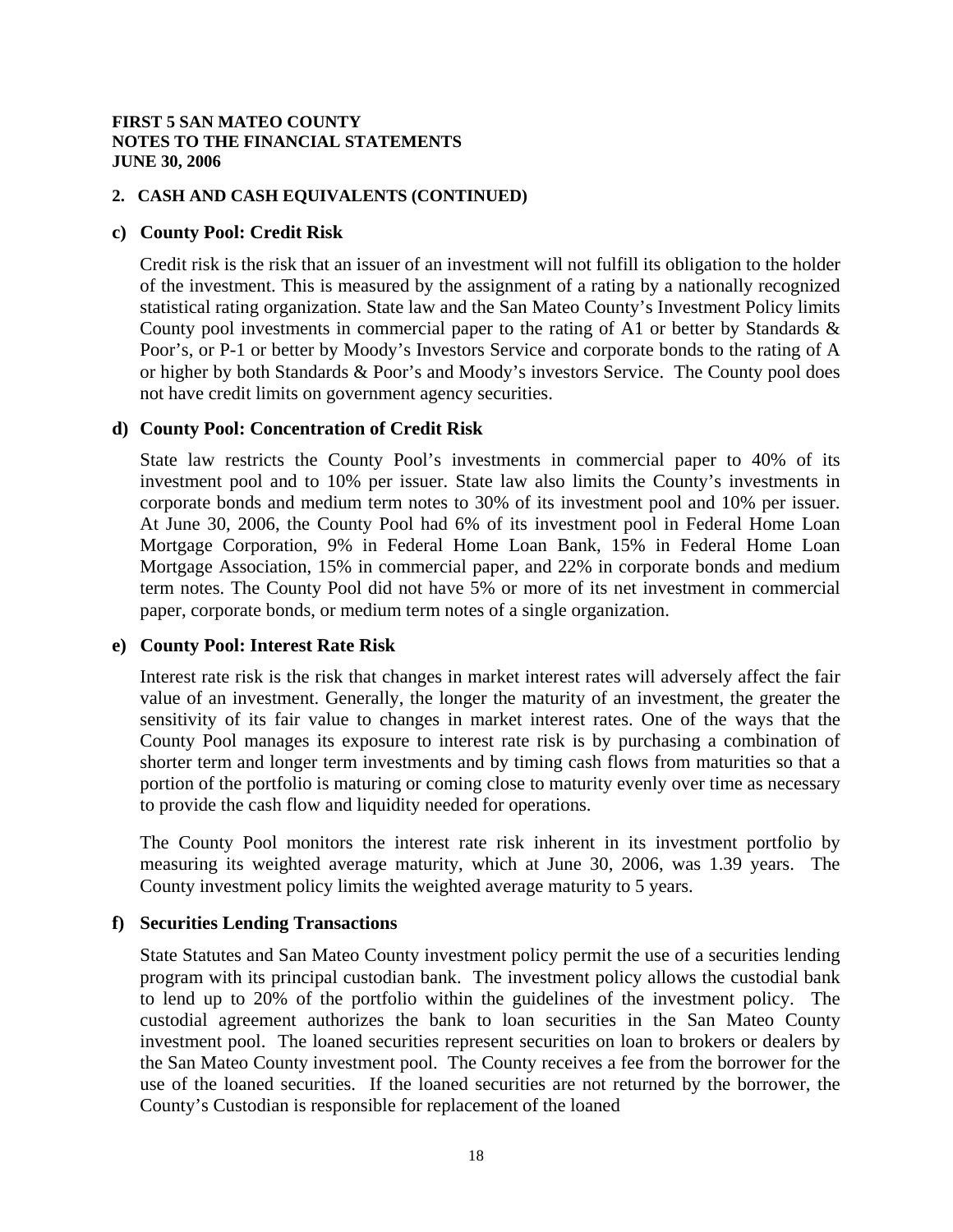#### **2. CASH AND CASH EQUIVALENTS (CONTINUED)**

#### **f) Securities Lending Transactions**

securities with similar securities. All securities loan agreements can be terminated on demand within a period specified in each agreement by either the County or borrowers.

The loaned securities as of June 30, 2006 and June 30, 2005 consisted of U.S. Treasury notes and bonds, and U.S. government agency securities. In return, the County receives collateral in the form of cash or securities equal to at least 102% of the transferred securities plus accrued interest for reinvestment. As of June 30, 2006 and June 30, 2005, all of the cash collateral was invested in repurchase agreements with weighted average maturity of 3 days (2005: 15.4 days). The repurchase agreements are held by the Bank of New York in the County's name and were rated AAA by Standard and Poor's at June 30, 2006 and 2005.

The relationship between the maturities of the investment pool and the County's loans is affected by the maturities of the securities loans made by the other entities that use the agent's pool, which San Mateo County cannot determine.

Securities lending collateral represents investments in an investment pool purchased with cash collateral that may not be pledged or sold without default by the borrower. First 5's prorated share of cash collateral as of June 30, 2006 amounted \$5,819,632 (2005: \$6,328,189). First 5's prorated share of the underlying securities loaned by the County's investment pool as of June 30, 2006 amounted to \$5,711,206 (2005: \$6,205,626).

First 5 does not have any exposure to credit risk related to the securities lending transactions as of June 30, 2006 and June 30, 2005, because the market value of the cash collateral exceeds that of the borrowed securities.

#### **3. INTERGOVERNMENTAL RECEIVABLE**

 Intergovernmental receivable represents Proposition 10 and Surplus Money Investment Fund (SMIF) revenues that were received after the fiscal year-end.

|                                     | 2006      | 2005      |
|-------------------------------------|-----------|-----------|
| Proposition 10 allocation for - May | \$765,770 | \$759,528 |
| - June                              | 811,204   | 817,528   |
|                                     | 1,576,974 | 1,577,056 |
| Power of Preschool                  | 254,873   | 350,000   |
| Cares Program                       | 140,300   | 125,000   |
| Children's Health Initiative        | 94,141    |           |
| Evaluation Data System (PEDS)       | 41,705    |           |
| <b>Health Access for All</b>        |           | 90,800    |
| Surplus Money Investment Fund       | 45,680    | 25,905    |
| Total                               |           |           |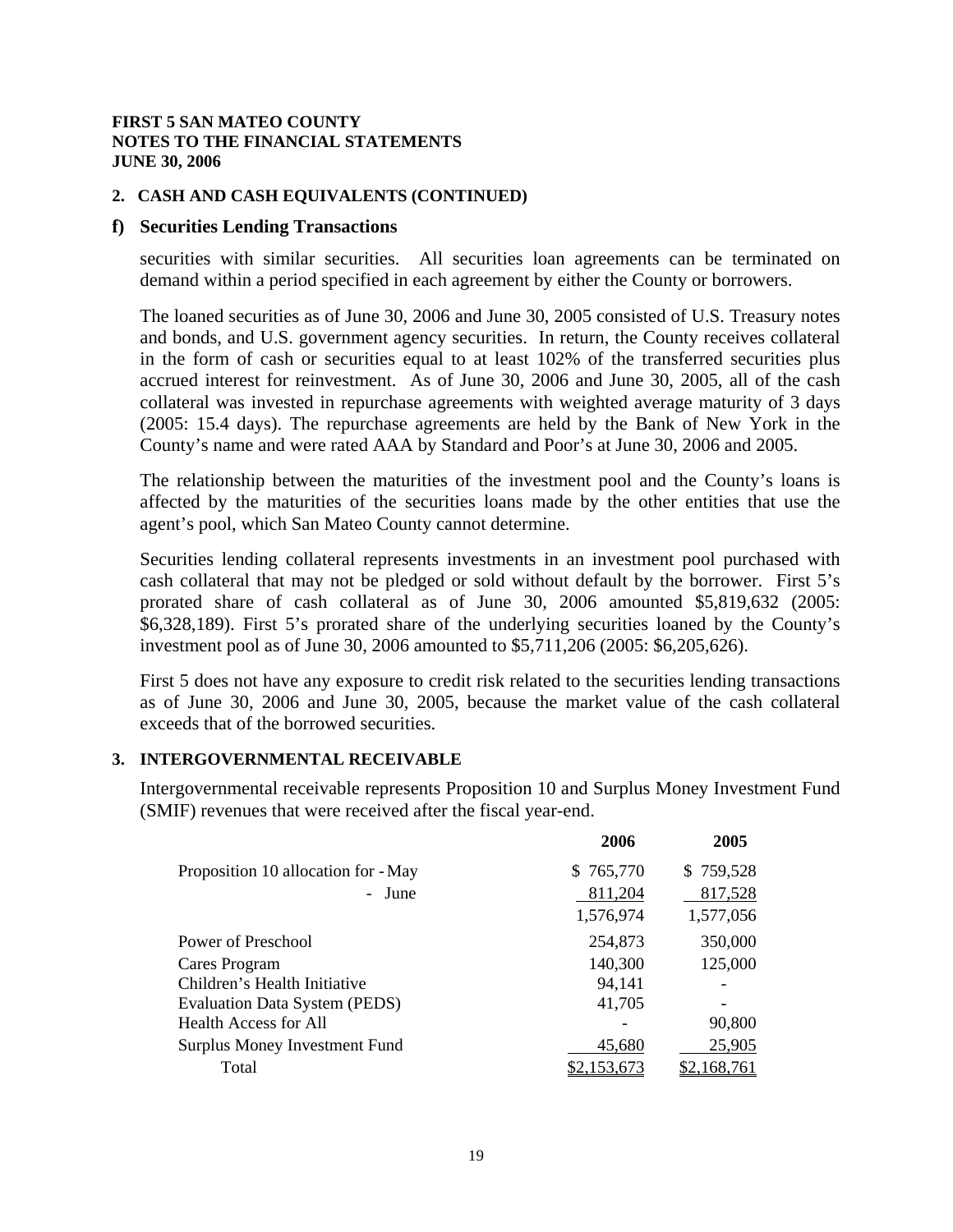#### **4. ACCOUNTS RECEIVABLE**

Accounts receivable represents amounts due from the following grantees:

|                                               | 2006    | 2005             |
|-----------------------------------------------|---------|------------------|
| Edgewood Center for Children & Families       | \$5,877 |                  |
| La Honda Pescadero Unified School District    |         | 33,043           |
| Lucille Packard Children's Hospital – Preemie |         | 33,411           |
| Parents Leadership Institute                  | 756     |                  |
| Smart Kids Initiative                         |         | 120,408          |
| Other                                         | 321     |                  |
| Total                                         |         | <u>\$186,862</u> |

#### **5. NOTE RECEIVABLE**

Note receivable of \$200,000 represents First 5's eighty percent share of a loan of \$250,000 provided jointly by First 5 and County of San Mateo to a grantee on April 15, 2003. An amendment to the agreement with the grantee during fiscal year 2003/2004 increased the total loan amount to \$300,000 by increasing the County's obligation from \$50,000 to \$100,000. The amendment extended the project completion date from June 30, 2004 to June 30, 2006, thereby also extending the ten-year post completion project-monitoring period. The loan is to assist with costs associated with a project for the development of a neighborhood resource center offering educational opportunities and services to children up to the age of five years. As of June 30, 2006 First 5's share of the total loan amount is sixty seven percent.

The loan is unsecured, bears a zero percent interest rate and will be forgiven at the rate of ten percent for each full year, beginning July 1, 2006, as the project continues its approved use per the terms and conditions of the loan agreement. If the grantee breaches any of the terms and conditions, First 5 and the county may demand immediate payment of the principal.

As the note receivable amount will be forgiven and no repayments are anticipated, the asset reported in the fund balance sheet is offset by a fund balance reservation of the same amount to indicate that portion of fund balance not available for future appropriation. See Note 11.

#### **6. DEFERRED CONTRIBUTIONS**

Grant contributions to local projects that are not spent in one funding period can be extended (deferred) for up to a six-month period upon approval by First 5 and spent by the grantees on approved projects. Deferred contributions at fiscal year-end are recorded as an asset. As of June 30, 2006, deferred contributions amounted to \$983,668 (2005: \$1,572,828). First 5 receives refunds or reduces future funding to the grantees for any contributions that are not spent during the funding or extension period.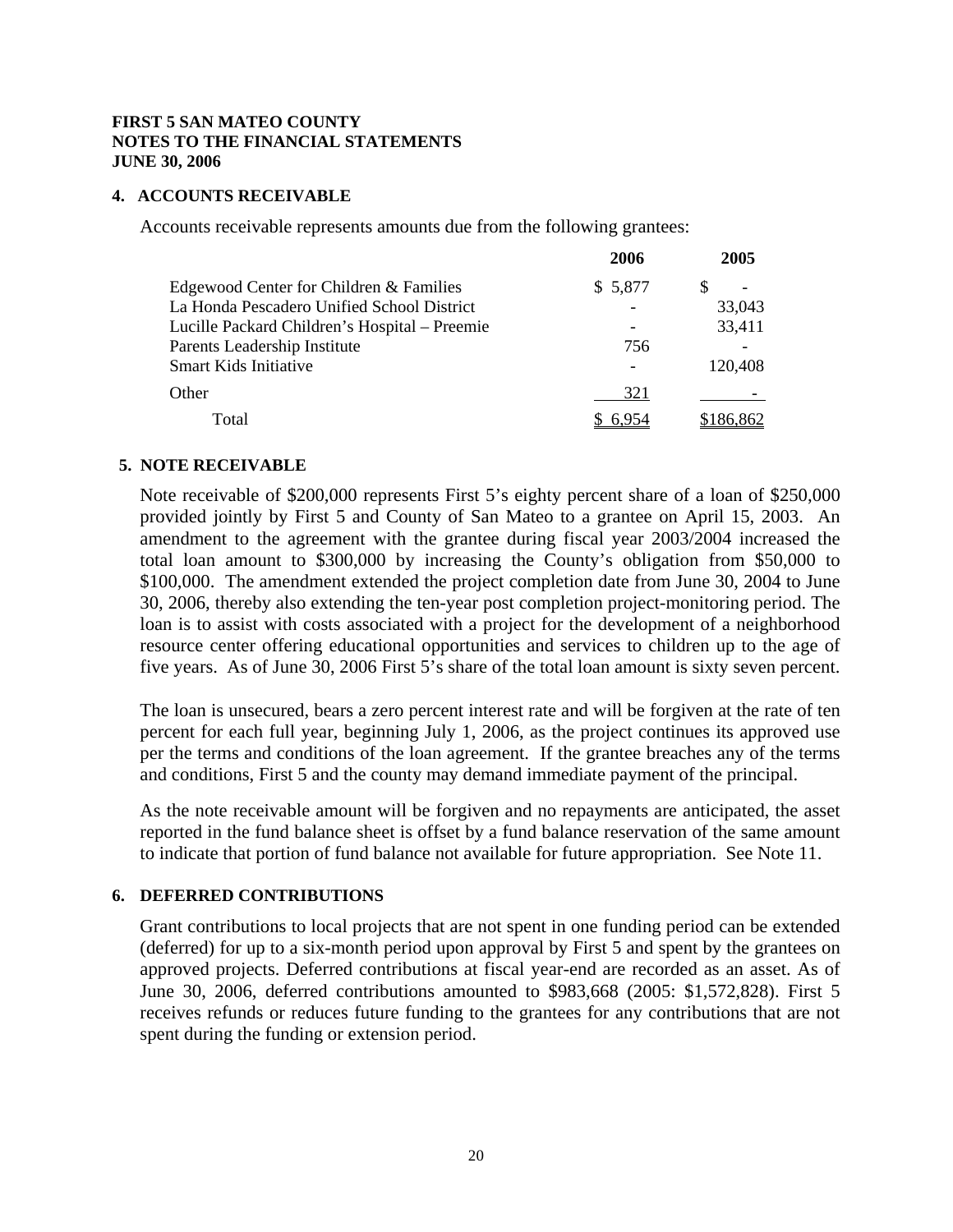### **6. DEFERRED CONTRIBUTIONS (CONTINUED)**

Deferred contributions during fiscal year 2005/2006 are as follows:

# **Round One funding:**

| <b>SMC Canada College</b>                           | \$197,465        |
|-----------------------------------------------------|------------------|
| Peninsula Partnership                               | 131,558          |
| <b>Shelter Network Services</b>                     | 50,790           |
| "Smoke Free Start for Families"                     | 83,499           |
| Subtotal                                            | 463,312          |
| <b>Round Two funding:</b>                           |                  |
| <b>Child Care Coordinating Council</b>              |                  |
| Daly City Partnership                               | 26,190           |
| San Mateo-Foster City School District               | 28,240           |
| Lucille Packard Children's Hospital                 | 21,304           |
| H.S.A (Breastfeeding) WIC                           | 954              |
| Subtotal                                            | 76,688           |
| <b>Round Five funding:</b>                          |                  |
| Lucile Salter Packard                               | 15,640           |
| Legal Aid Society                                   | 64,750           |
| <b>Shelter Network</b>                              | 11,000           |
| 4C's (father involvement program)                   | 6,819            |
| Subtotal                                            | 98,209           |
| <b>Strategic Initiatives:</b>                       |                  |
| Child Care Coordinating Council Smart Kids          | 200,235          |
| Child Care Coordinating Council Smart Kids Phase II | 60,268           |
| Subtotal                                            | 260,503          |
| <b>Other Contributions:</b><br>Special Projects:    |                  |
| <b>Child Care Coordinating Council</b>              | 84,956           |
| <b>TOTAL</b>                                        | <u>\$983,668</u> |

#### **7. ACCOUNTS PAYABLE**

Accounts payable comprises of funding due to grantees and amounts due to vendors for services and supplies at fiscal year-end:

|                         | 2006        | 2005      |
|-------------------------|-------------|-----------|
| Funding due to grantees | \$1,460,583 | \$350,963 |
| Services and supplies   | 587.378     | 299,511   |
| Total                   | \$2,047,961 | \$650,474 |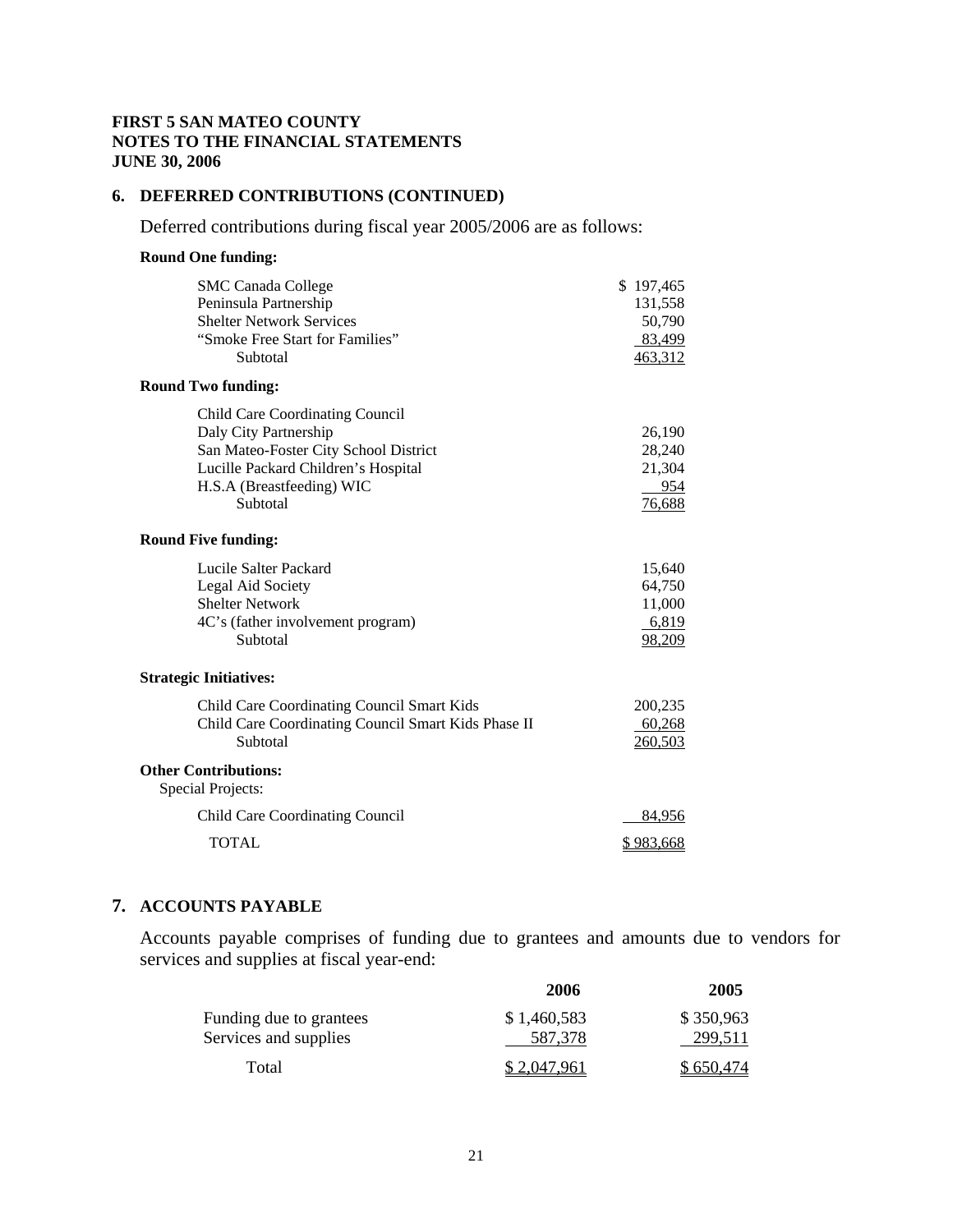#### **8. COMPENSATED ABSENCES**

Compensated absences represent liability for unpaid accumulated vacation leave, holidays and other compensated absences with similar characteristics, except sick leave. A liability for these amounts is reported in the fund balance sheet only if they have matured, for example, as a result of employee resignations and retirements.

#### **9. EMPLOYEES' RETIREMENT PLAN**

First 5 employees are part of the defined benefit pension plan administered by the San Mateo County Employees' Retirement Association (SamCERA). The Board of Retirement under the County Employees Retirement Law of 1937 governs SamCERA. For more information on the retirement plan please refer to SamCERA's Comprehensive Annual Financial Report.

#### **10. POSTEMPLOYMENT BENEFITS OTHER THAN PENSIONS**

First 5 employees are also participants of the defined benefit postemployment healthcare plan administered by the County.

#### **a) Plan Description**

The County administers a single-employer defined benefit postemployment healthcare plan ("the Retiree Health Plan"). The plan provides healthcare benefits to eligible retirees who retire from the County and are eligible to receive a pension from the County's pension plan. Eligible retirees may elect to continue healthcare coverage in the County health plan and convert their sick leave balance at retirement, at a rate of eight hours per month, to a County paid monthly benefit that will partially or fully cover their retiree health premiums. The duration, amount, and type of County paid benefits depend on the amount of sick leave at retirement and the bargaining unit to which the retiree belonged. The County contracts with various health plans such as Kaiser, Aetna, and Blue Shield to provide health coverage to its active and retired members. The retirees may continue coverage in the County health plans at their own expense after their sick leave balances are fully exhausted. The insurers charge the same premium for active and retired members; therefore, an implicit County subsidy of retiree premiums exists.

Benefit provisions are established and may be amended through negotiations between the County and the bargaining units during each bargaining period. The Retiree Health Plan does not issue a publicly available financial report.

#### **b) Funding Policy**

Contribution requirements of the plan members and the County are also established and may be amended through negotiations between the County and the bargaining units. The required contribution is based on pay-as-you-go financing requirements. For fiscal year 2005-06, First 5 contributed \$9,375 to the plan.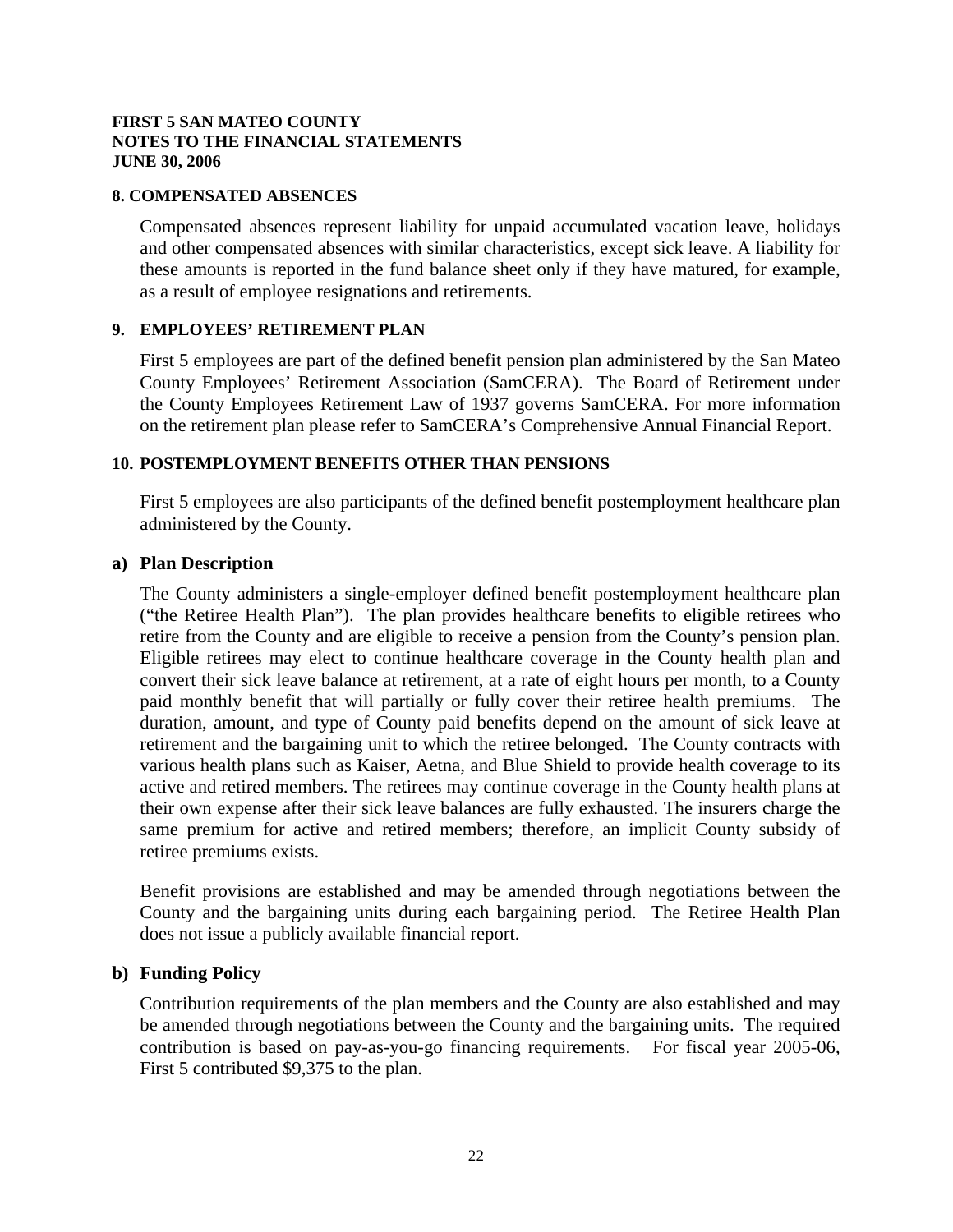#### **10. POSTEMPLOYMENT BENEFITS OTHER THAN PENSIONS (CONTINUED)**

#### **c) Annual OPEB Cost and Net OPEB Obligation**

First 5's annual other postemployment benefits (OPEB) cost is calculated based on the annual required contribution (ARC), an amount actuarially determined in accordance with the parameters of GASB Statement 45. The ARC represents a level of funding that, if paid on an ongoing basis, is projected to cover normal cost each year and to amortize any unfunded actuarial liabilities (or funding excess) over a period not to exceed thirty years.

The following table shows the components of First 5's annual OPEB cost for the year, the amount actually contributed to the plan, and changes in First 5's net OPEB obligation to the Retiree Health Plan:

| Annual required contribution          | \$20,505 |
|---------------------------------------|----------|
| Annual OPEB cost (expense)            | 20,505   |
| Contribution made                     | (9,375)  |
| Increase in net OPEB obligation       | 11,130   |
| Net OPEB obligation-beginning of year |          |
| Net OPEB obligation-end of year       |          |

First 5's annual OPEB cost, the percentage of annual OPEB cost contributed to the plan, and the net OPEB obligation for fiscal year 2005-06, the initial year of GASB Statement No. 45 implementation, is as follows:

| Fiscal  | Annual | Percentage of      |            |
|---------|--------|--------------------|------------|
| Year    | OPER   | <b>Annual OPEB</b> | Net OPEB   |
| Ended   | Cost   | Contribution       | Obligation |
| 6/30/06 | 20,505 | 45.7%              | 11.130     |

#### **d) Funded Status and Funding Progress**

As of July 1, 2005, the most recent actuarial valuation date, the funded status of the plan was as follows:

| Actuarial accrued liability (AAL)                 | 218,553   |
|---------------------------------------------------|-----------|
| Actuarial value of plan assets                    |           |
| Unfunded actuarial accrued liability (UAAL)       | 218,553   |
| Funded ratio (actuarial value of plan assets/AAL) | $0.0\%$   |
| Covered payroll (active plan members)             | \$654,107 |
| UAAL as a percentage of covered payroll           | 33.4%     |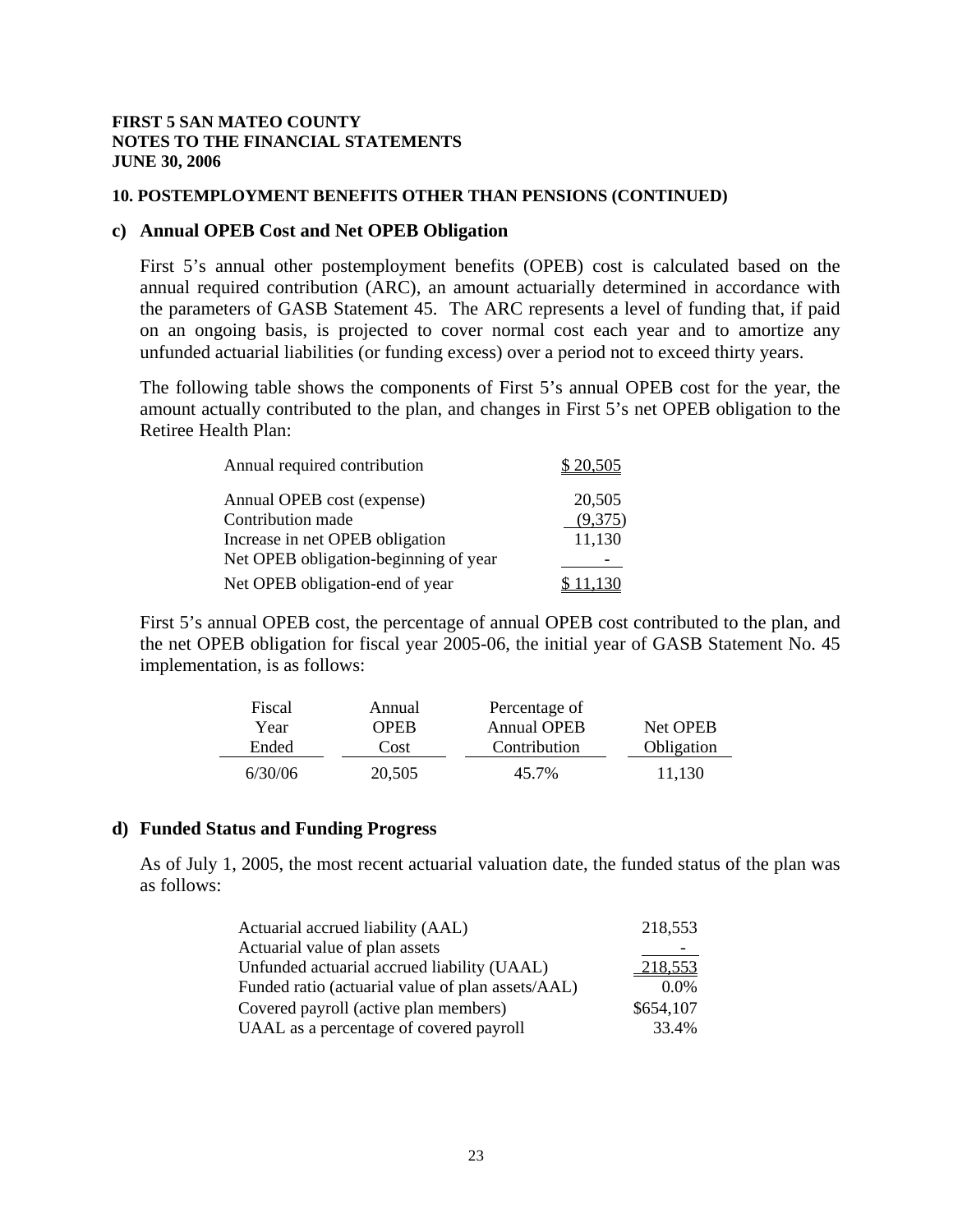### **10. POSTEMPLOYMENT BENEFITS OTHER THAN PENSIONS (CONTINUED)**

Actuarial valuations of an ongoing plan involve estimates of the value of reported amounts and assumptions about the probability of occurrence of events far into the future. Examples include assumptions about future employment, mortality, and the healthcare cost trend.

Amounts determined regarding the funded status of the plan and the annual required contribution of the employer are subject to continual revision as actual results are compared with past expectations and new estimates are made about the future. The schedule of funding progress, presented as required supplementary information following the notes to the financial statements, will present over time multi-year trend information about whether the actuarial value of plan assets is increasing or decreasing relative to the actuarial accrued liabilities for benefits.

#### **e) Actuarial Methods and Assumptions**

Projections of benefits for financial reporting purposes are based on the substantive plan (the plan as understood by the employer and plan members) and include the types of benefits provided at the time of each valuation and the historical pattern of sharing of benefit costs between the employer and plan members to that point. The actuarial methods and assumptions used include techniques that are designed to reduce short-term volatility in actuarial accrued liabilities and the actuarial value of assets, consistent with the long-term perspective of the calculations.

In the July 1, 2005, actuarial valuation, the entry age actuarial cost method was used. The actuarial assumptions included a 4 percent investment rate of return; an annual healthcare cost trend rate of 10 percent initially, reduced by decrements to an ultimate rate of 5 percent in the sixth year and beyond; annual dental and vision cost trend rate of 5 percent, a 2 percent annual increase in county-paid benefit for new retirees per eight hours of sick leave; a 3.75 percent annual increase in projected payroll, and 95 percent eligible retirees elect to convert their sick leave balances to health benefits at the rate of eight hours per month. The actuarial value of the plan's assets was determined using techniques that spread the effects of shortterm volatility in the market value of investments over a two-year period. The Retiree Health Plan's unfunded actuarial accrued liability is being amortized as a level of percentage of projected payroll on a closed basis. The remaining amortization period at June 30, 2006, was twenty-nine years.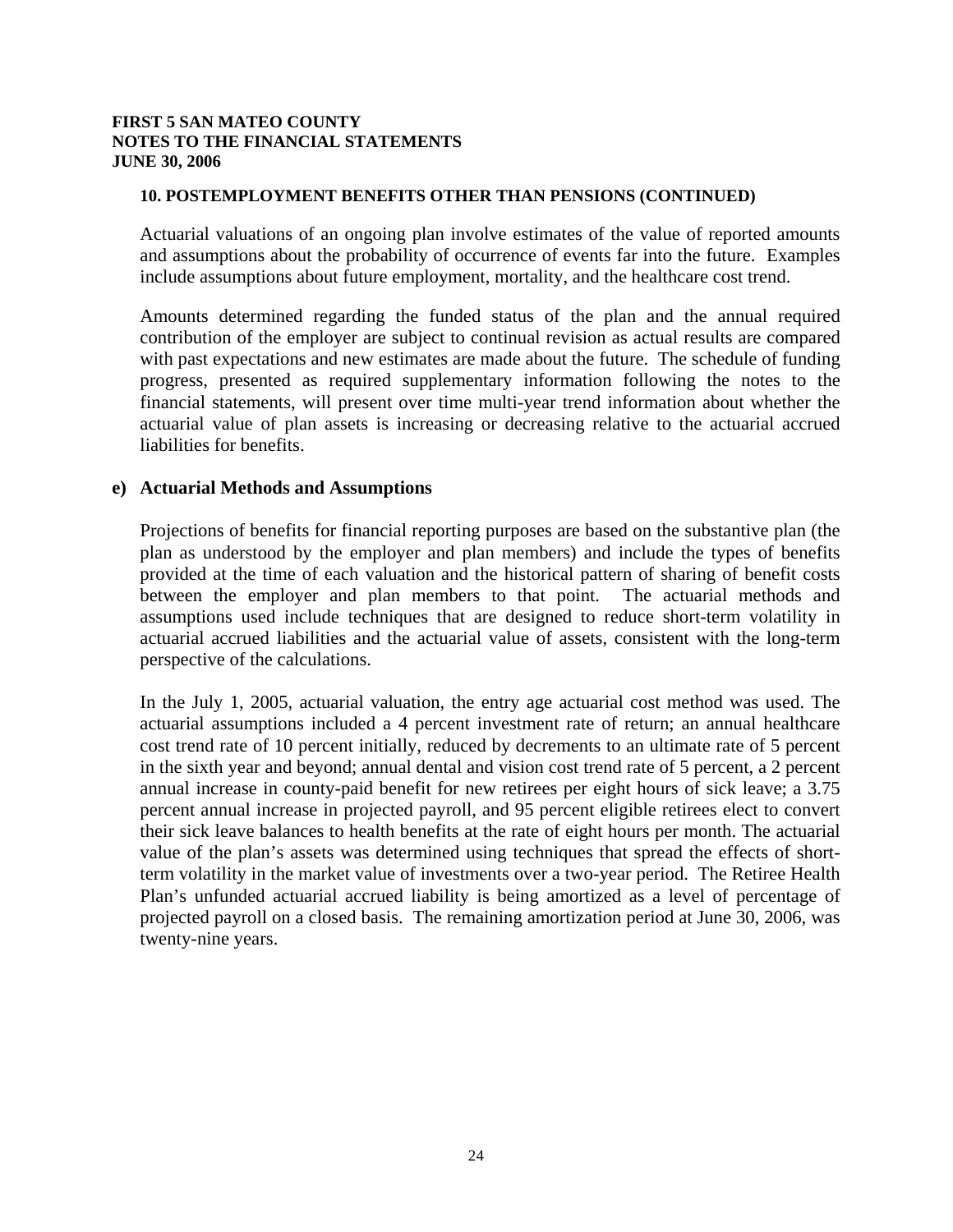#### **11. FUND BALANCE RESERVATIONS AND DESIGNATION**

The term "reserved" is used to segregate portions of fund balance that are legally restricted to specific uses or are not available for appropriation. Reserved fund balances represent unspent special funding money that is restricted for uses specified under the funding agreements and a note receivable that do not represent spendable resources– see Notes 5 and 13.

Management has reserved \$12,029,099 for future payments of awards committed to local projects as of June 30, 2006. See Notes 16 and 17. The designated amount represents financial resources legally available for use for other authorized uses other than those planned.

California Children & Families Commission requires presentation of fund balance into committed and uncommitted segments.

First 5's fund balance at fiscal year-end represents committed funds as follows:

|                                                     | 2006         | 2005         |
|-----------------------------------------------------|--------------|--------------|
| <b>Committed Funds:</b>                             |              |              |
| - Encumbrances                                      | \$12,029,099 | \$20,991,369 |
| - Approved Contracts Not Yet Executed (Obligations) | 6,581,201    |              |
| - Restricted Funds Not Yet Obligated                | 610,718      | 140,128      |
| - Reserved for Note Receivable                      | 200,000      | 200,000      |
| - Long Term Portion of Compensated Absences         | 43,053       |              |
| - Reserved for Local Initiatives and Program        |              |              |
| Sustainability                                      | 18,976,636   | 16,918,939   |
| Total Fund Balance (page 12)                        | \$38,440,707 | \$38,250,436 |

#### **12. REVENUES**

#### **a) Tobacco Tax and Other Funding**

First 5 receives a proportionate share of Proposition 10 money from First 5 California (formerly California Children and Families Commission) based on the number of live births in the county in comparison to the number of live births statewide. Proposition 10 money received by First 5 also includes Special Funding as explained under Note 13 and Surplus Money Investment Fund allocations by First 5 California.

The Surplus Money Investment Fund allocations represent distributions of interest accrued on statewide Proposition 10 money.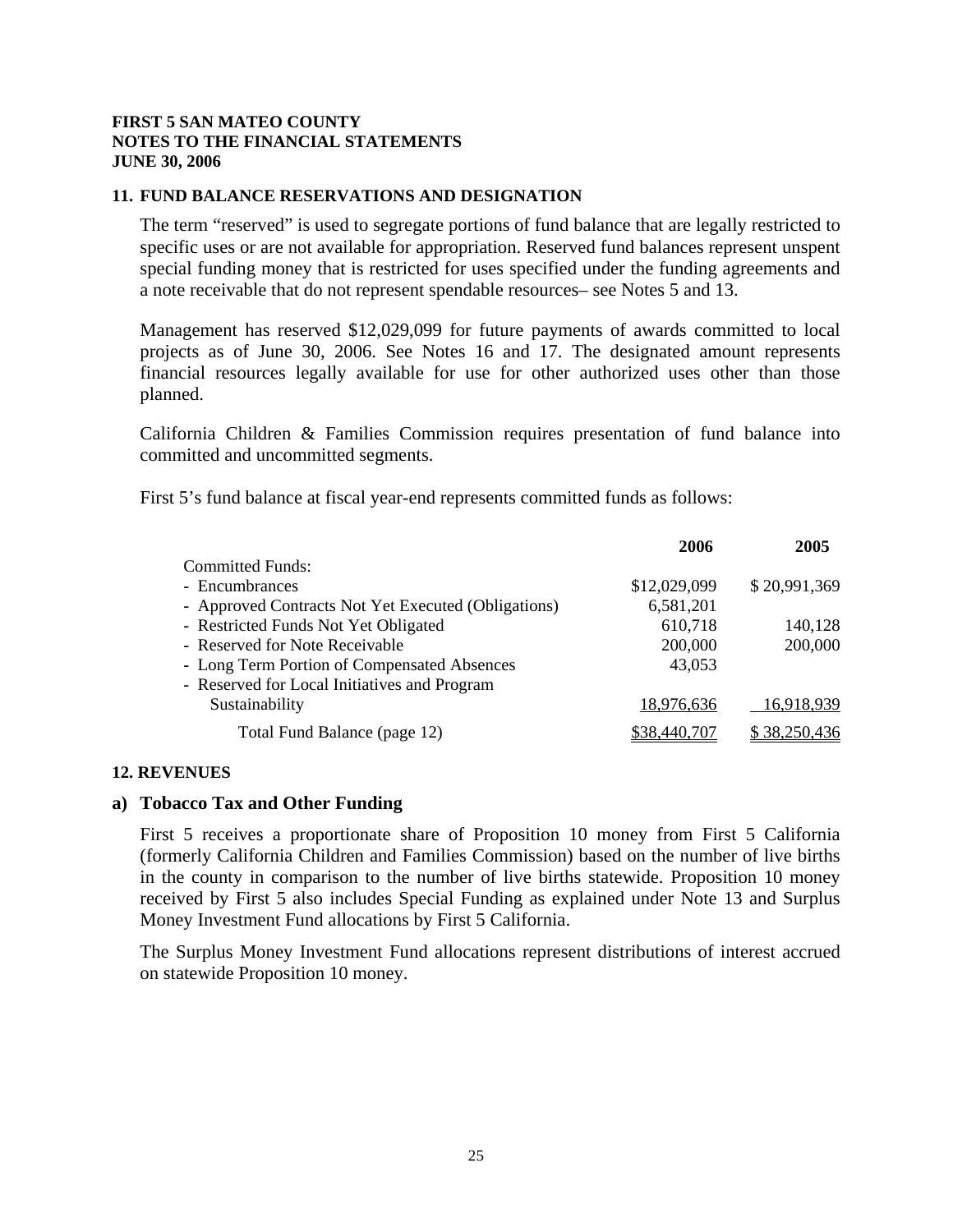#### **12. REVENUES (CONTINUED)**

#### **a) Tobacco Tax**

Tobacco tax and other revenues are comprised of:

|                                                  | 2006        | 2005        |
|--------------------------------------------------|-------------|-------------|
| Proposition 10 money:<br>- Monthly allocation    | \$8,825,192 | \$9,050,082 |
| <b>Surplus Money Investment Fund Allocations</b> | 45,680      | 190,520     |
| First 5 CA Special Funding (see Note 13)         | 1,105,149   | 2,601,736   |
| Other Special Funding                            | 1,250,000   |             |
| Total                                            | 11.226.021  | 11.842.338  |

# **b**) Private Grants

The amount represents the following grant received by First 5:

|                                                       | 2006 | 2005     |
|-------------------------------------------------------|------|----------|
| Fiscal leveraging and fiscal sustainability analysis: |      |          |
| David and Lucile Packard Foundation                   | $ -$ | \$40,000 |

#### **13. SPECIAL FUNDING**

First 5 received special funding from First 5 California for the following programs:

- a) School Readiness Initiatives First 5 provides funds for school and kindergarten readiness materials and curriculum.
- b) Retention Incentives for Early Care and Education Providers First 5 has contracted with Child Care Coordinating Council of San Mateo, Inc., to improve the quality and stability of childcare workforce in San Mateo County.
- c) Power of Preschool (formerly Preschool for All) First 5 has contracted with San Mateo County Superintendent of Schools to complete a comprehensive needs assessment for Power of Preschool Program, identify and prioritize preschool facilities and environmental needs in Ravenswood and Redwood City school districts and create plans for having teachers meet high standards by 2010.
- d) Power of Preschool Technical Assistance As approved by California Children and Families Commission, First 5 will provide up to \$600,000 to fund the Technical Assistance for County Commissions on Power of Preschool Program.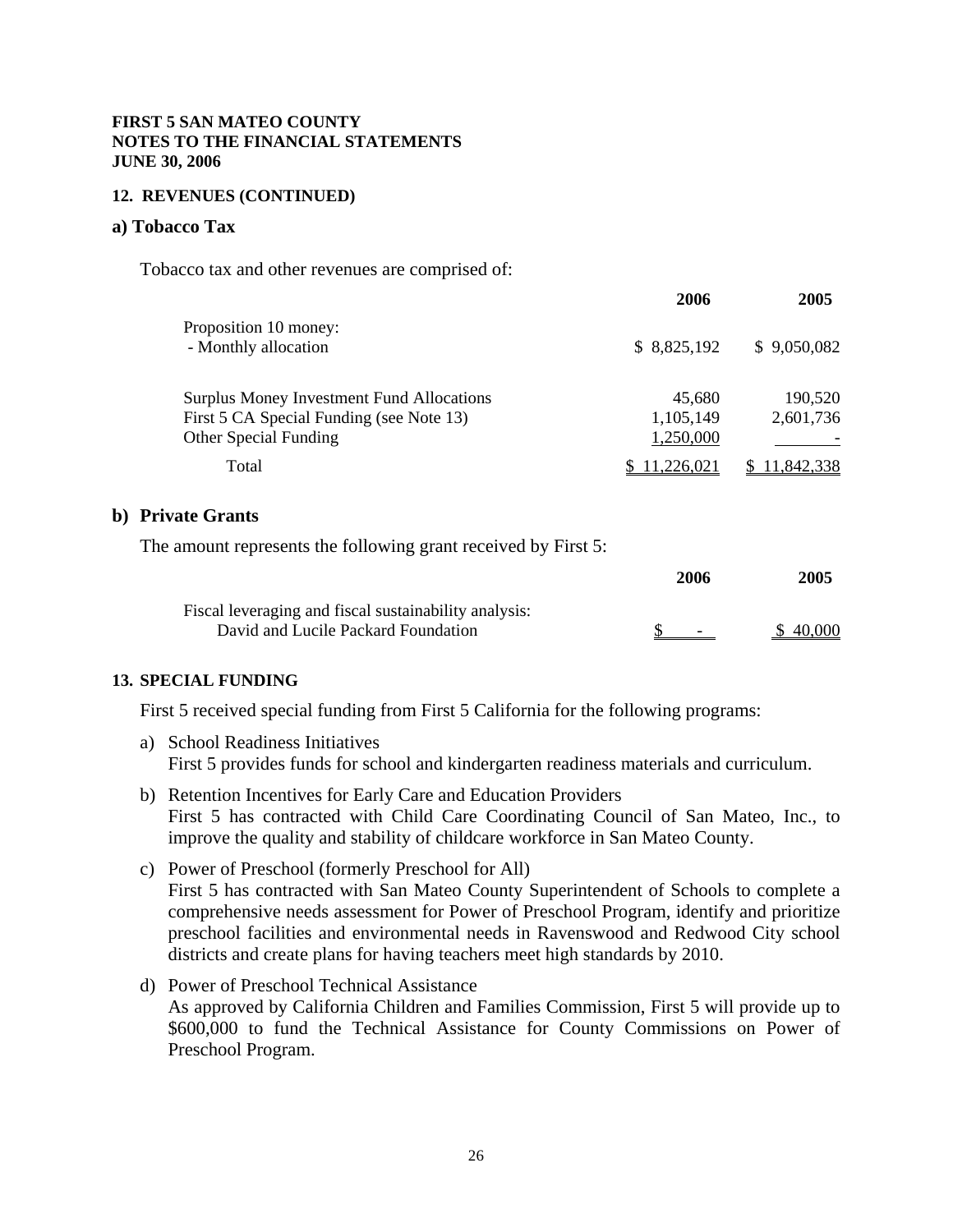#### **13. SPECIAL FUNDING (CONTINUED)**

e) Children's Health Initiative

First 5 has contracted with San Mateo County Health Services Agency to manage and coordinate the Children's Health Initiative Coalition. The coalition was established to develop a health insurance program that provides comprehensive health benefits for children birth through age 18 in eligible families residing in San Mateo County.

f) Proposition 10 Evaluation Data System (PEDS) The California Children and Families Commission will provide up to \$150,000 for First 5 to administer a PEDS technical assistance project for local commissions implementing Power of Preschool and special needs demonstration projects.

The special funding money can be used only for purposes specified under the funding agreements. See Note 12.

The revenues and expenditures of the special funding programs are presented as supplementary information.

#### **14. CONTRIBUTIONS TO LOCAL PROJECTS**

First 5 awards two types of grants to local projects that promote, assist, and improve the early development of children prenatal through age five – planning grants and implementation grants. Planning grants are designed to allow applicants time and resources to develop an innovative intervention to address a significant opportunity or problem, for which a response does not currently exist or is still evolving. For Round one and Round two funding, planning grants ranged from \$5,000 to \$50,000 annually. For Round three funding, planning grants ranged from \$5,000 to \$25,000 annually. Round four planning grants ranged from \$30,000 to \$35,000 annually. Round five planning grants ranged from \$32,000 to \$35,000 annually.

Implementation grants are for agencies and groups that are clear about their goals, objectives, and strategies and are ready to implement their proposed project. For Round One and Round Two funding, implementation grants ranged from \$150,000 to \$500,000 annually up to a maximum of thirty-six months. For Rounds Three, Four and Five funding, implementation grants ranged from \$30,000 to \$220,000 for a maximum of twenty-four months.

In fiscal year 2000/2001, First 5 awarded Round One funding of \$4,909,663 and Round Two funding of \$ 6,037,680 to twenty-one local projects that promote, assist, and improve the early development of children prenatal through age five. First 5 subsequently increased Round One and Round Two funding amounts by \$2,909,915. In fiscal year 2001/2002, First 5 awarded Round 3 funding of \$541,750 to seven local projects. In fiscal year 2002/2003, First 5 awarded Round 4 funding of \$750,264 to six local projects and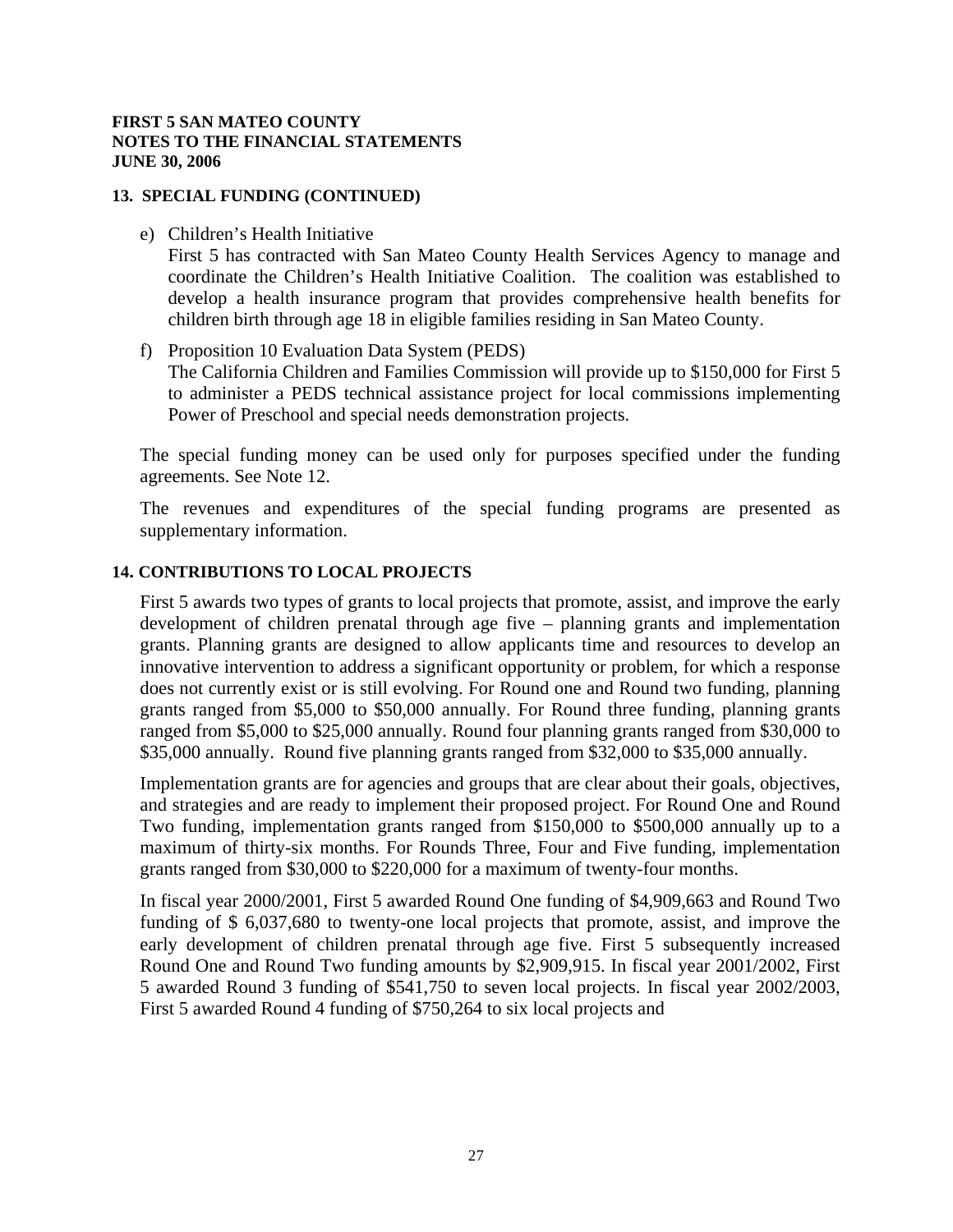#### **14. CONTRIBUTIONS TO LOCAL PROJECTS (CONTINUED)**

awarded strategic initiatives totaling \$3,600,000 (\$3,000,000 for Pre-to-Three and \$600,000 for Smart Kids).

In fiscal year 2003/2004, First 5 awarded Round 1 Continuation funding of \$3,891,760, Round 2 Continuation funding of \$8,351,040, Strategic Initiatives funding of \$7,500,000 and Special Projects funding of \$483,476.

In fiscal year 2004/2005, First 5 awarded Round Five Planning and Implementation funding of \$135,586 and \$1,023,850 respectively, Strategic Initiatives funding of \$8,750,000 and State Funded Programs funding of \$1,749,254.

In fiscal year 2005/2006, First 5 awarded Round Six Planning funding of \$175,000 for fiscal year 2006/2007.

Grant contributions spent during fiscal year 2005/2006:

| <b>Round One Continuation funding:</b>                                         |               |
|--------------------------------------------------------------------------------|---------------|
| San Mateo County Community College District/Canada College                     | \$200,349     |
| <b>Shelter Network</b>                                                         | 242,146       |
| San Mateo County Department of Health Services-"Smoke Free Start for Families" | 203,185       |
| Peninsula Partnership for Children, Youth and Families                         | 257,543       |
| Subtotal                                                                       | 903,223       |
| <b>Round Two funding:</b>                                                      |               |
| Child Care Coordinating Council- "SamCARES"                                    | 596,802       |
| Human Services Agency (Breastfeeding) – "WIC"                                  | 241,769       |
| Lucille Packard Children's Hospital                                            | 371,705       |
| Daly City Partnership Collaborative                                            | 318,628       |
| Redwood City 2020                                                              | 219,498       |
| San Mateo-Foster City School District - "Kids and Families 1st"                | 327,146       |
| Family and Community Enrichment Services - "FACES"                             | 354,107       |
| Subtotal                                                                       | 2,429,655     |
| <b>Round Four funding:</b>                                                     |               |
| La Honda Pescadero Unified School District                                     | 33,043        |
| Edgewood Center for Children & Families                                        | 15,914        |
| San Mateo County Office of Education                                           | <u>16,501</u> |
| Subtotal                                                                       | 65,458        |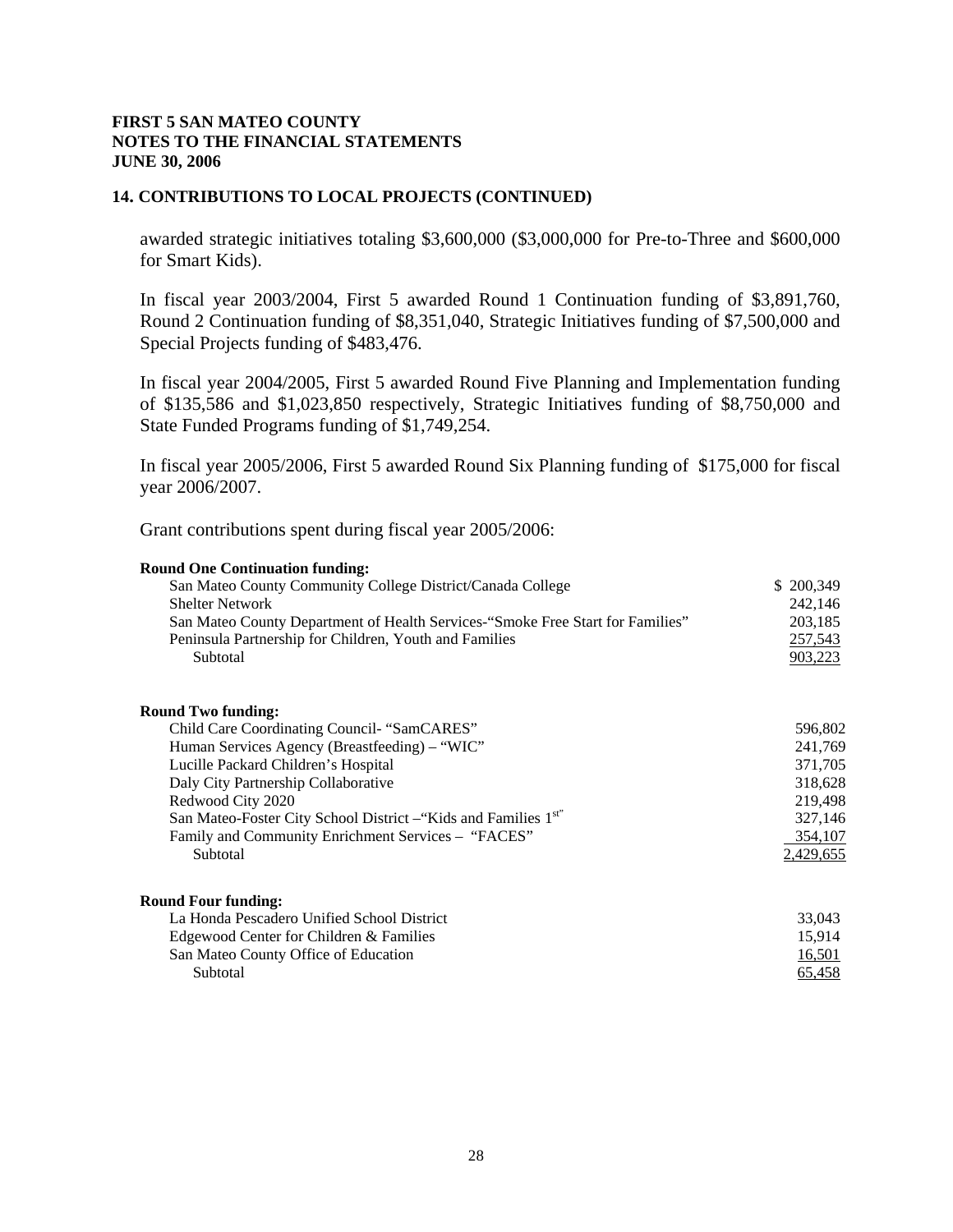#### **14. CONTRIBUTIONS TO LOCAL PROJECTS (CONTINUED)**

| <b>Round Five funding:</b>                                                    |              |
|-------------------------------------------------------------------------------|--------------|
| Lucile Salter Packard Children's Hospital                                     | 93,860       |
| Legal Aid Society                                                             | 35,250       |
| <b>Shelter Network</b>                                                        | 99,000       |
| 4C's (Father Involvement Program)                                             | 75,681       |
| 4C's (Early Childhood Mental Health Initiative)                               | 110,000      |
| L Packard Stanford Hospital, Child Obesity Grant                              | 15,898       |
| Parents Leadership Institute                                                  | 22,030       |
| Family Service Agency                                                         | 16,498       |
| American Lung Association Child Asthma Grant                                  | 23,585       |
| Subtotal                                                                      | 491,802      |
| <b>Strategic Initiatives:</b>                                                 |              |
| <b>Power of Preschool:</b>                                                    |              |
| San Mateo Superintendent of Schools                                           | 2,247,472    |
| <b>Retention Incentives for Early Care Providers (SamCares):</b>              |              |
| Child Care Coordinating Council                                               | 140,300      |
| <b>School Readiness (Phase 2):</b>                                            |              |
| Peninsula Community Foundation                                                | 672,861      |
| <b>Healthy Kids Initiative:</b>                                               |              |
| Health Service Division of Public Health                                      | 1,708,758    |
| Early Brain Development Strategic Initiative:                                 |              |
| San Mateo County Department of Health Services-"Prenatal to Three Initiative" | 1,013,139    |
| <b>Smart Kids Initiative:</b>                                                 |              |
| Child Care Coordinating Council                                               | 40,172       |
| Child Care Coordinating Council                                               | 158,339      |
| Subtotal                                                                      | 198,511      |
| <b>Other Contributions:</b>                                                   |              |
| <b>First 5 Service Corps Study:</b>                                           |              |
| Child Care Coordinating Council                                               | 138,880      |
| Various refunds                                                               | (4,618)      |
| <b>TOTAL</b>                                                                  | \$10,005,459 |

#### **15. BUDGETARY ACCOUNTING**

As discussed under Note 1(d), First 5 does not include liability for compensated absences, postemployment benefits other than pensions, and unrealized gains and losses under GASB 31 in its budget.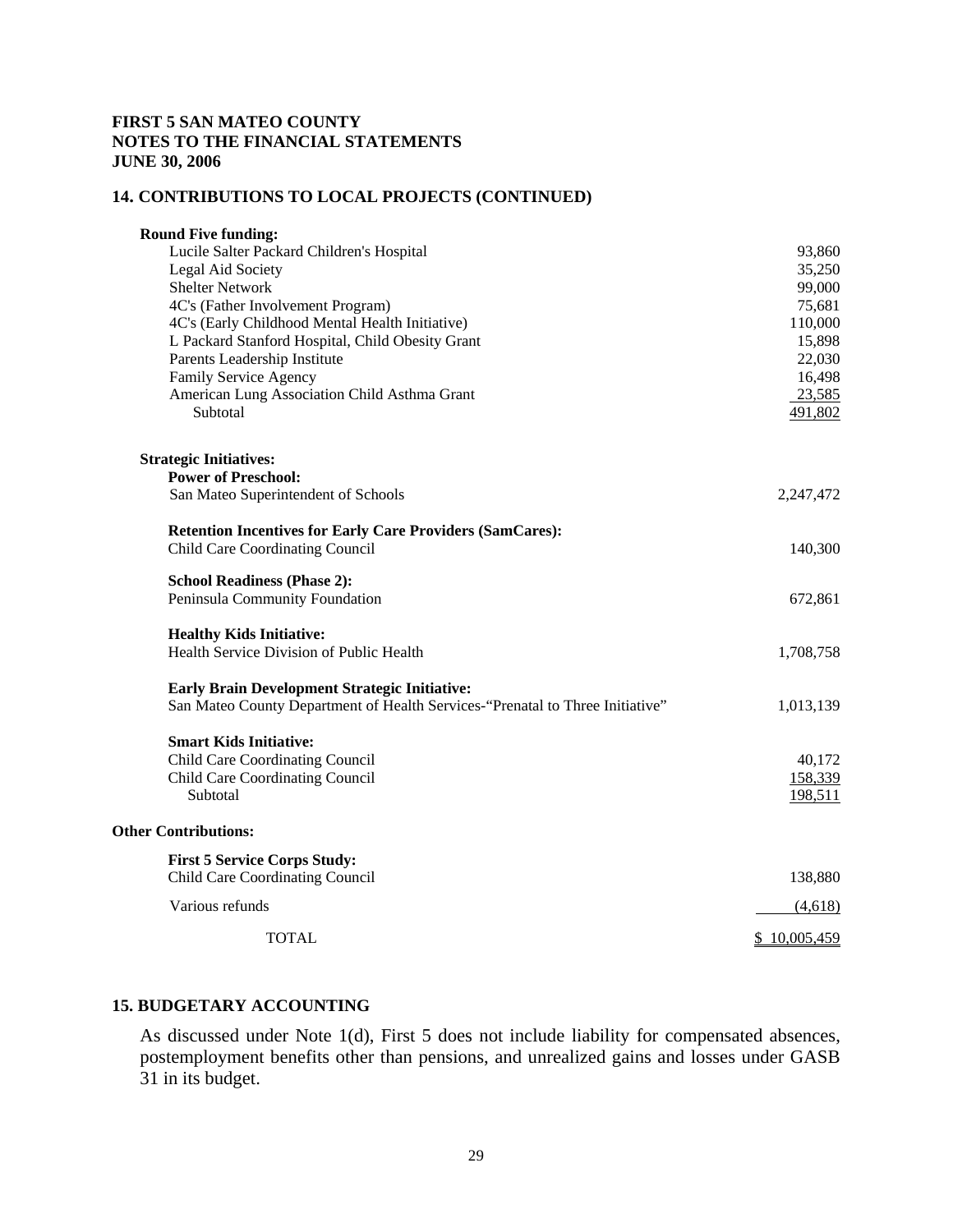#### **15. BUDGETARY ACCOUNTING (CONTINUED)**

The actual net change in fund balance under budgetary basis on page 13 is reconciled to the net change in fund balance under GAAP basis on page 12 as follows:

|                                                  | 2006      | 2005        |
|--------------------------------------------------|-----------|-------------|
| Excess of revenues over expenditures/ net change |           |             |
| in fund balance – budgetary basis                | \$618,671 | \$2,492,181 |
| Expenditure related to liability for             |           |             |
| compensated absences                             |           | (2, 497)    |
| Expenditure related to liability for             |           |             |
| postemployment benefits other than pensions      | (11, 130) |             |
| Unrealized (losses) under GASB 31                | (417,270) | (49,313)    |
| Excess of revenues over expenditures/ net change | 190.271   | \$2.440.371 |

#### **16. GRANTS COMMITTMENTS**

At June 30, 2006, First 5's commitments to grantees were as follows:

|                    | 2006          | 2005        |
|--------------------|---------------|-------------|
| Round one funding  | 508,257<br>S. | \$1,796,022 |
| Round two funding  | 1,864,039     | 4,727,637   |
| Round five funding | 167,548       | 700,037     |
| Total              | \$2,539,844   | \$7,223,696 |

#### **17. OTHER GRANT COMMITMENTS**

As of June 30, 2006, First 5's commitments to strategic initiatives and other programs were as follows:

|                                                       | 2006        | 2005         |
|-------------------------------------------------------|-------------|--------------|
| Strategic Initiatives:                                |             |              |
| <b>Healthy Kids</b>                                   | \$3,104,293 | \$4,024,293  |
| Early Brain Development Strategic Initiative          |             | 1,000,000    |
| <b>Smart Kids</b>                                     | 700,000     | 1,170,000    |
| Preschool Supply and Demand Study                     |             | 60,000       |
| <b>School Readiness Program</b>                       |             | 662,861      |
| Service Corps Initiative                              | 84,962      | 264,600      |
| Power of Preschool Initiative                         | 5,600,000   | 6,440,000    |
| <b>Evaluation – Kindergarten Readiness Assessment</b> |             | 120,000      |
| Total                                                 | \$9,489,255 | \$13,741,754 |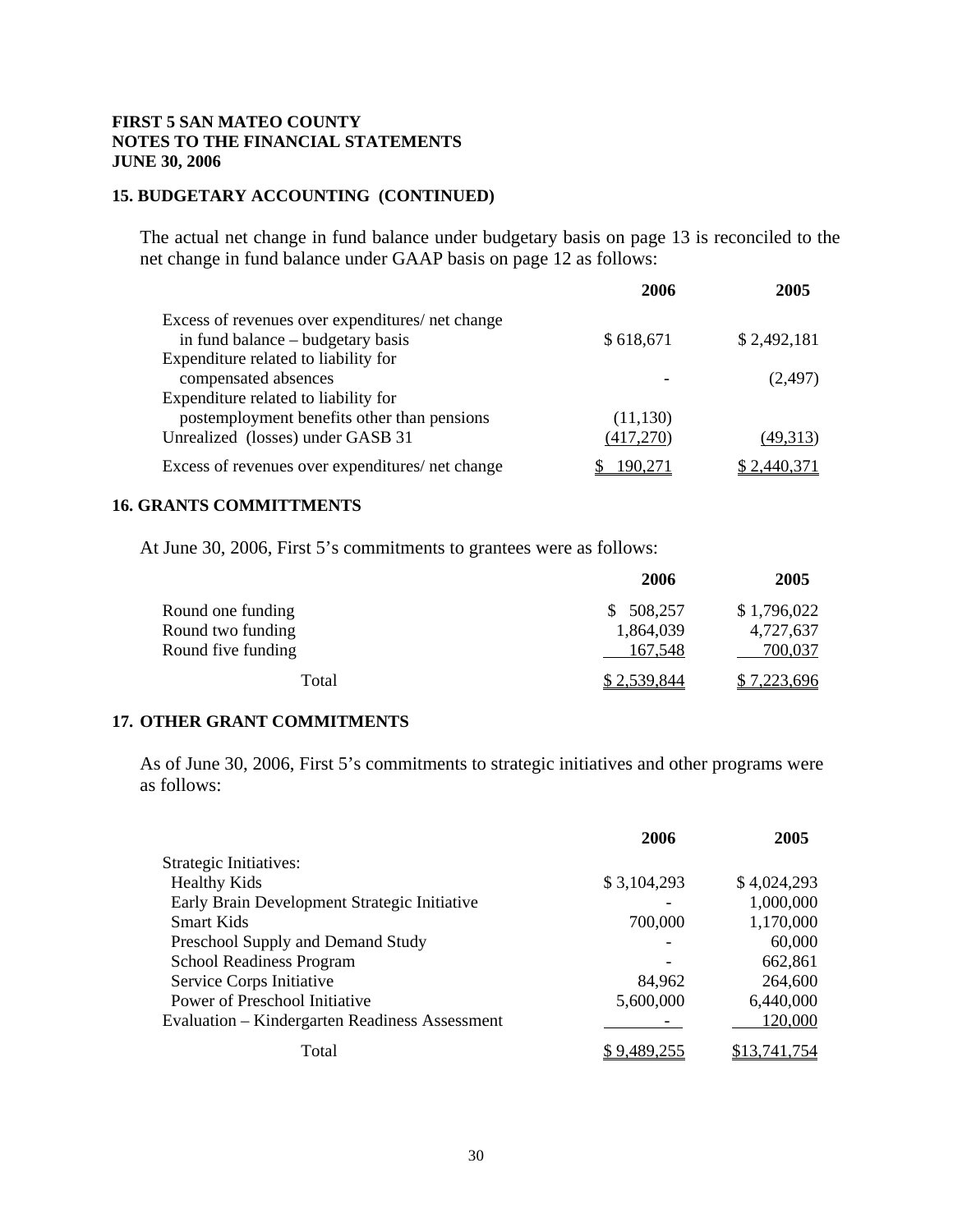#### **18. RESTATEMENT OF BEGINNING FUND BALANCE - FISCAL YEAR 2005**

The beginning fund balance reported in the statements of revenues, expenditures and changes in fund balance for fiscal year 2005 was restated for the cumulative effect of applying GASB Interpretation No. 6, discussed in Note 1(e), as follows:

| Beginning fund balance for fiscal year 2005, as<br>previously reported                                     | \$35,784,146 |
|------------------------------------------------------------------------------------------------------------|--------------|
| Liability for compensated absences payable within one<br>year no longer reported in the fund balance sheet | 25,919       |
| Beginning fund balance for fiscal year 2005, as restated                                                   | \$35,810,065 |

#### **19. RISK MANAGEMENT**

First 5 is exposed to various risks of losses related to torts; theft of, damage to, and destruction of assets; errors and omissions; injuries to employees; and natural disaster. The County of San Mateo, through its self-insurance program, provides First 5 with Worker's Compensation and Employer Liability Insurance. First 5 compensates the County for maintaining such insurance. The County Counsel provides legal representation for any claims or litigation of First 5.

Claims have not exceeded coverage in any of the past three fiscal years and there has not been a significant reduction in coverage in fiscal year 2005-06.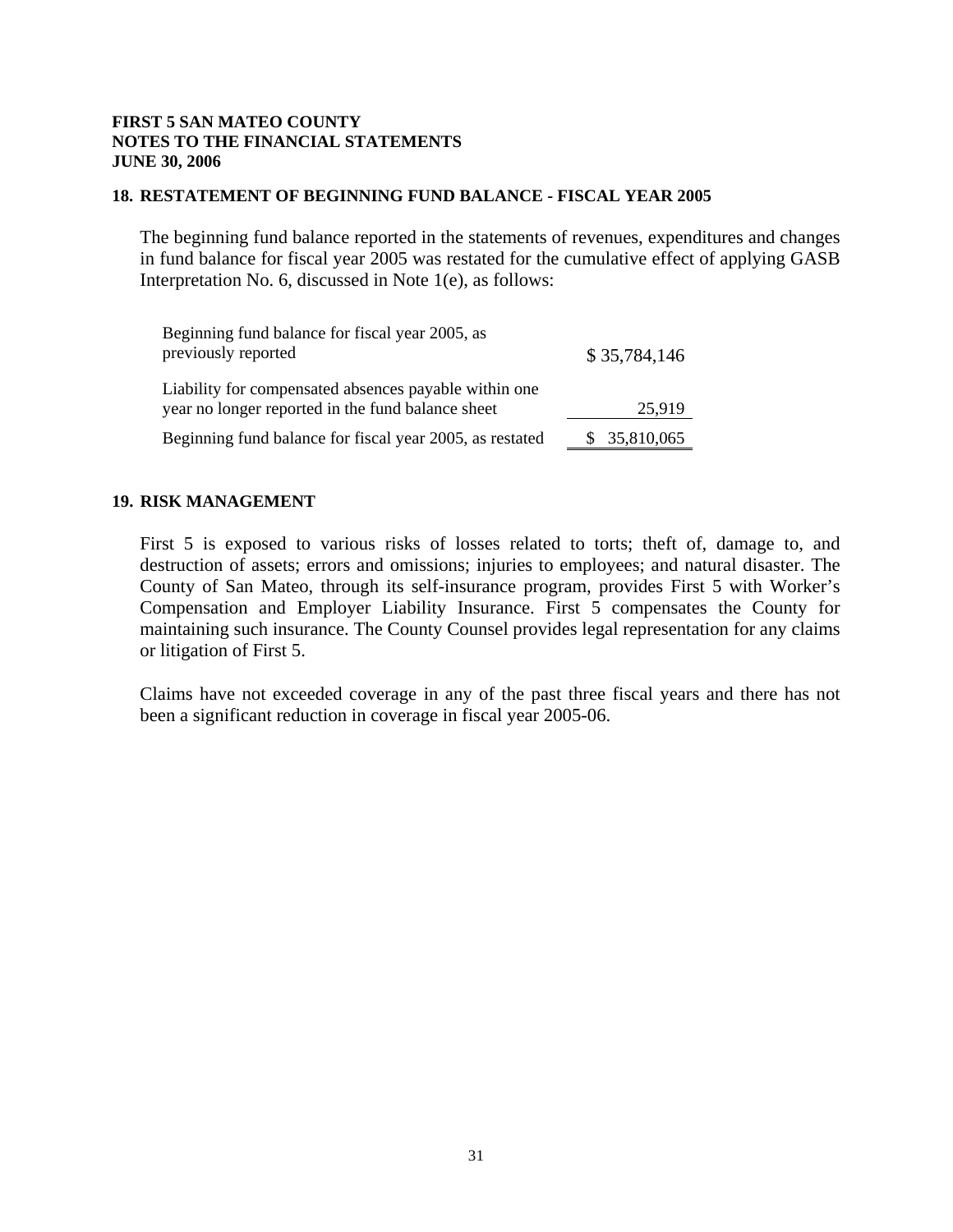#### **FIRST 5 SAN MATEO COUNTY REQUIRED SUPPLEMENTARY INFORMATION JUNE 30, 2006**

# **REQUIRED SUPPLEMENTARY INFORMATION**

# **1) SCHEDULE OF FUNDING PROGRESS-OTHER POSTEMPLOYMENT BENEFITS**

First 5 early implemented GASB Statement 45, this fiscal year. The actuarial value of assets and actuarial accrued liability are obtained from the latest actuarial report.

|           |                          | Actuarial     |           |        |           | UAAL as a   |
|-----------|--------------------------|---------------|-----------|--------|-----------|-------------|
|           |                          | Accrued       |           |        |           | Percentage  |
|           | Actuarial                | Liability     | Unfunded  |        |           | of          |
| Actuarial | Value of                 | $(AAL)$ -     | AAL       | Funded | Covered   | Covered     |
| Valuation | Assets                   | Entry Age     | (UAAL)    | Ratio  | Payroll   | Payroll     |
| Date      | (a)                      | (b)           | $(b-a)$   | (a/b)  | (c)       | $((b-a)/c)$ |
| 7/1/2005  | $\overline{\phantom{0}}$ | 218,553<br>S. | \$218,553 | 0.0%   | \$654,107 | 33.4%       |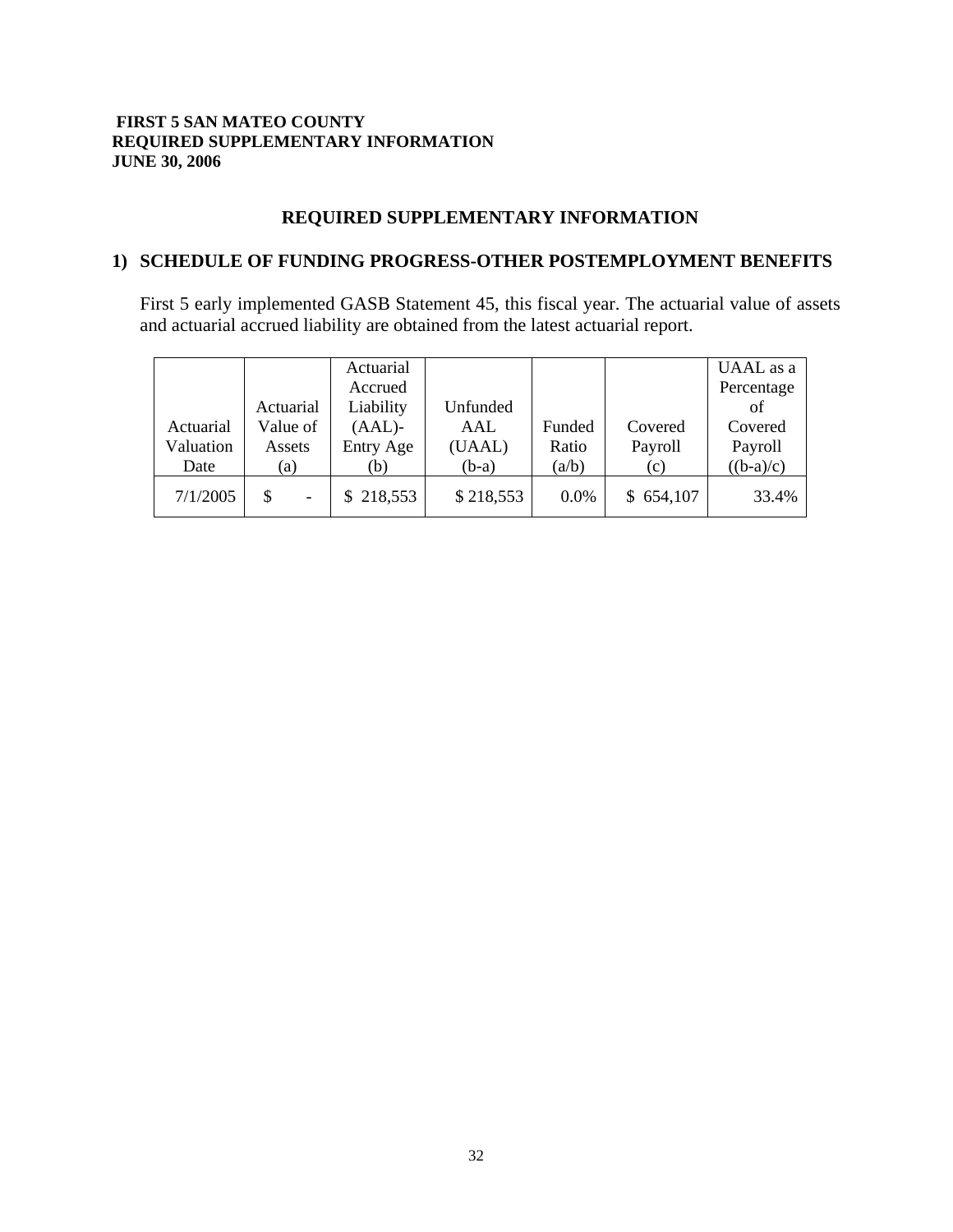# **First 5 San Mateo County School Readiness Program**

# **For the Years Ended June 30, 2006 and 2005 Statements of Revenues, Expenditures, and Changes in Fund Balance**

|                                                                                                                               | 2006              | 2005                       |
|-------------------------------------------------------------------------------------------------------------------------------|-------------------|----------------------------|
| Revenues                                                                                                                      |                   |                            |
| Program implementation<br>State - matching funds                                                                              | \$<br>556,304     | \$<br>100,000<br>602,861   |
| <b>Total Revenues</b>                                                                                                         | 556,304           | 702,861                    |
| <b>Expenditures</b>                                                                                                           |                   |                            |
| Salaries and benefits - School Readiness Coordinator<br>Other administrative expenditures<br>Distribution to School Districts | 23,571<br>672,861 | 74,874<br>1,685<br>634,012 |
| <b>Total Expenditures</b>                                                                                                     | 696,432           | 710,571                    |
| Excess (Deficiency) of Revenues over Expenditures                                                                             | (140, 128)        | (7, 710)                   |
| Fund balance - beginning                                                                                                      | 140,128           | 147,838                    |
| <b>Fund Balance - Ending</b>                                                                                                  | \$                | 140,128                    |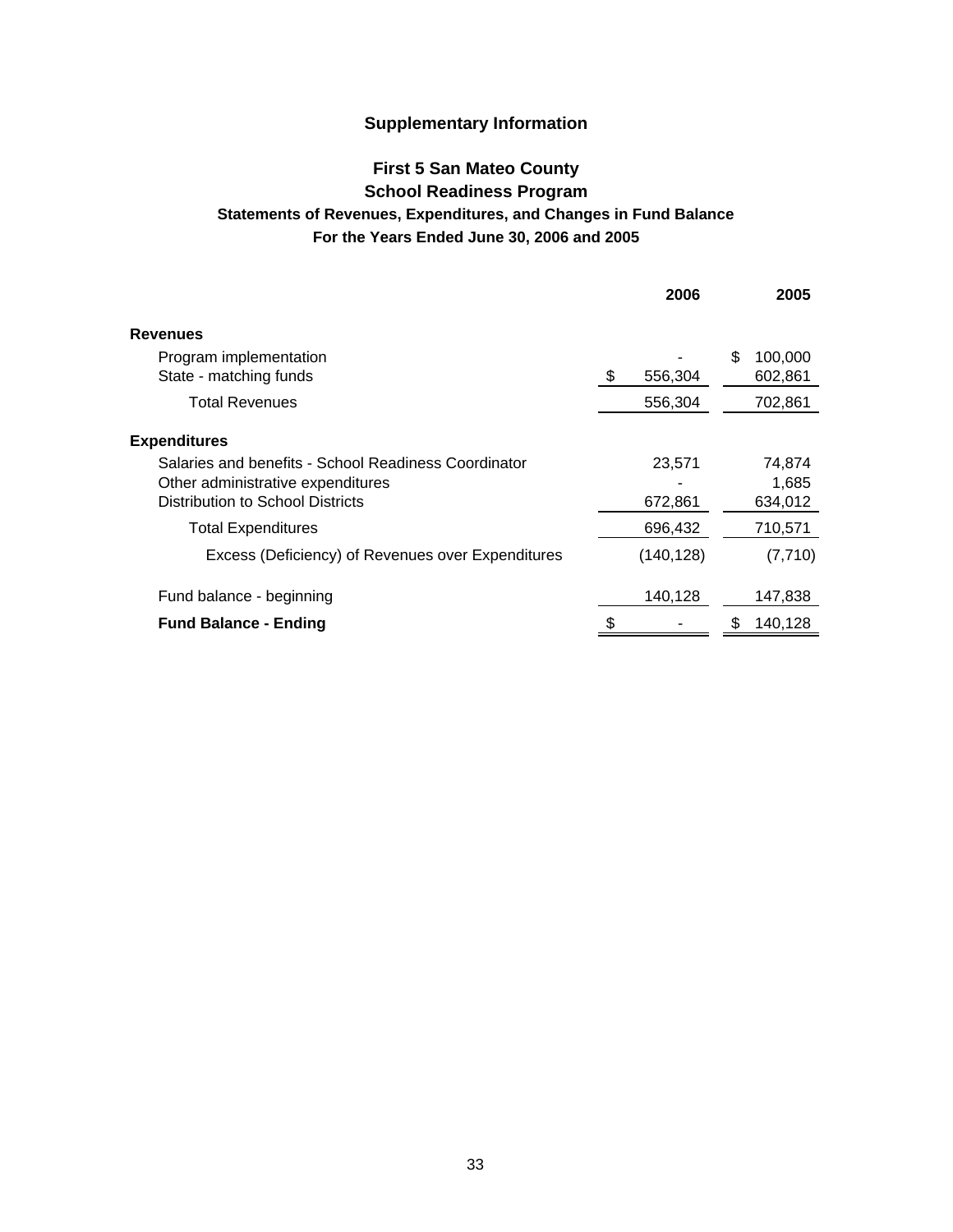# **For the Years Ended June 30, 2006 and 2005 First 5 San Mateo County Retention Incentives for Early Care and Education Providers Statements of Revenues, Expenditures, and Changes in Fund Balance**

|                                                   | 2006      | 2005      |
|---------------------------------------------------|-----------|-----------|
| Revenue                                           | \$140,300 | \$125,000 |
| Expenditure<br>Excess of Revenue over Expenditure | 140,300   | 125,000   |
| Fund balance - beginning                          |           |           |
| <b>Fund Balance - Ending</b>                      | \$        | S         |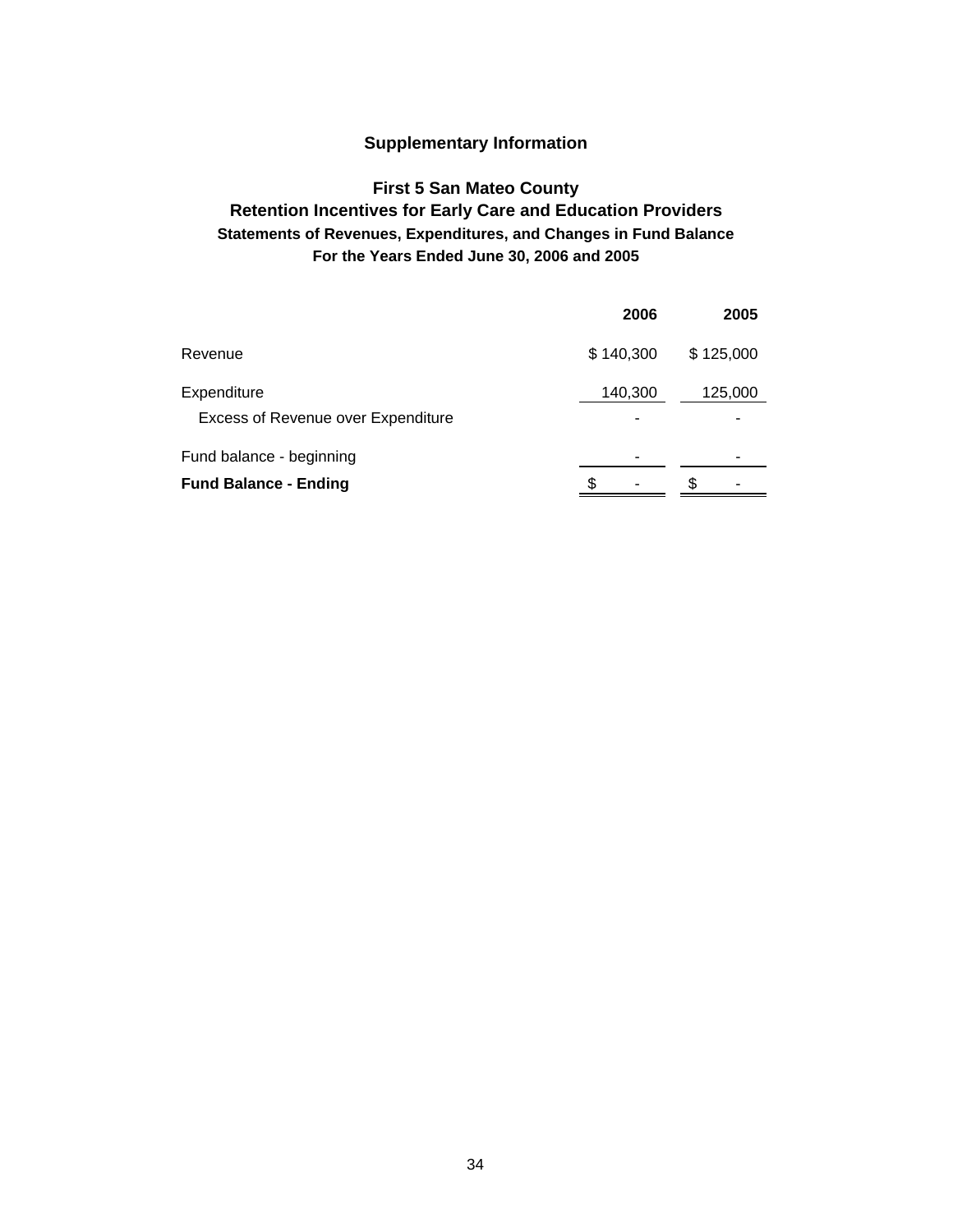# **For the Years Ended June 30, 2006 and 2005 First 5 San Mateo County Power of Preschool (formerly Preschool for All) Statements of Revenues, Expenditures, and Changes in Fund Balance**

|                                           | 2006          |   | 2005        |
|-------------------------------------------|---------------|---|-------------|
| Revenue                                   | \$<br>100,000 |   | \$1,000,000 |
| Expenditure                               | 355,396       |   | 147,800     |
| <b>Excess of Revenue over Expenditure</b> | (255, 396)    |   | 852,200     |
| Fund balance - beginning                  | 852,200       |   |             |
| <b>Fund Balance - Ending</b>              | \$<br>596,804 | S | 852,200     |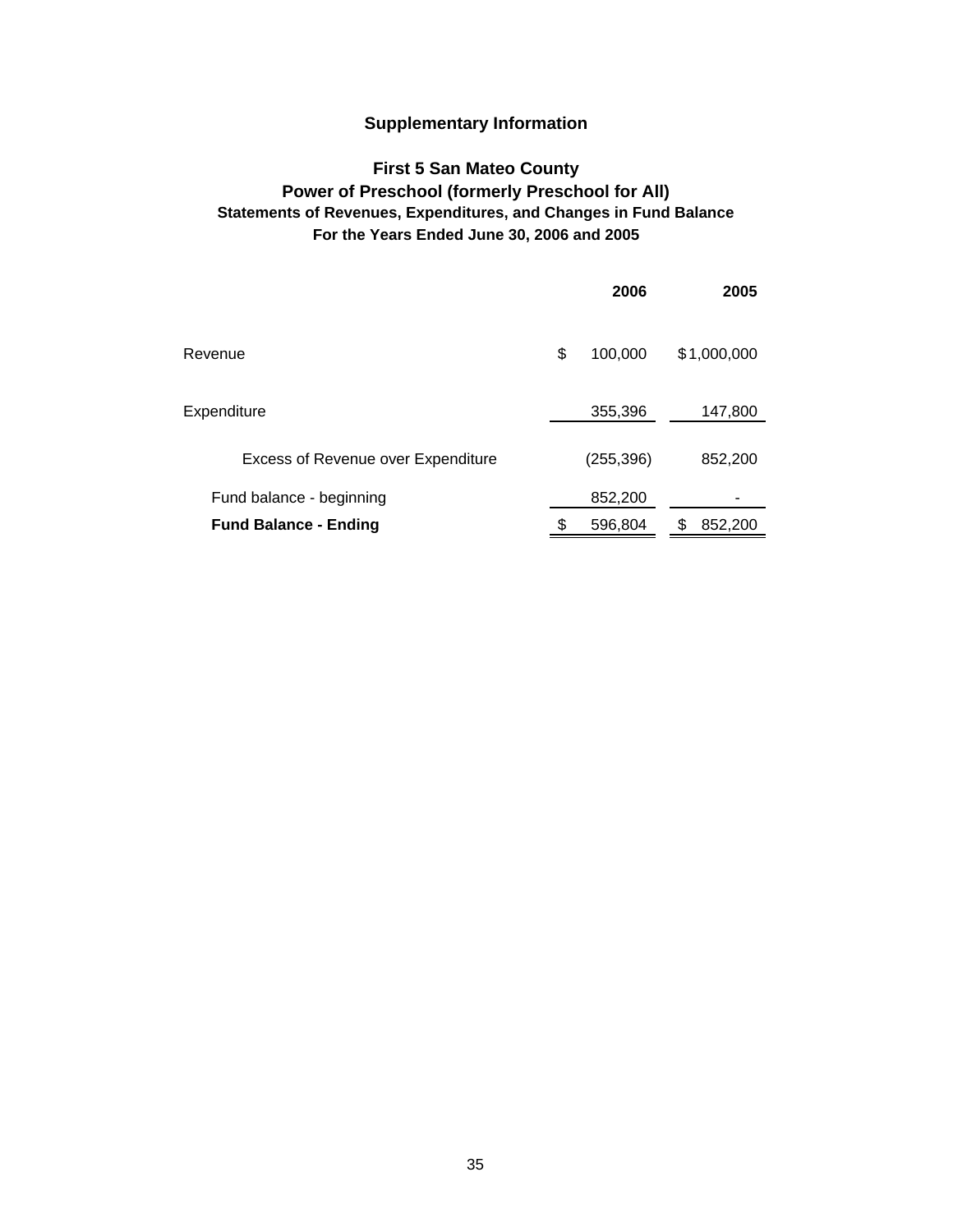# **For the Years Ended June 30, 2006 and 2005 First 5 San Mateo County Power of Preschool Technical Assistance Project Statements of Revenues, Expenditures, and Changes in Fund Balance**

|                                                  | 2006         | 2005          |
|--------------------------------------------------|--------------|---------------|
| Revenue                                          |              |               |
| State funds                                      | \$           | \$<br>600,000 |
| <b>Expenditures</b>                              |              |               |
| Salaries and benefits                            | 57,308       | 47,727        |
| <b>Professional Services</b>                     | 172,470      | 292,867       |
| Other administrative expenditures                | 14,394       | 1,320         |
| <b>Total Expenditures</b>                        | 244,172      | 341.914       |
| Excess (Deficiency) of Revenue over Expenditures | (244,172)    | 258,086       |
| Fund balance - beginning                         | 258,086      |               |
| <b>Fund Balance - Ending</b>                     | \$<br>13,914 | 258,086       |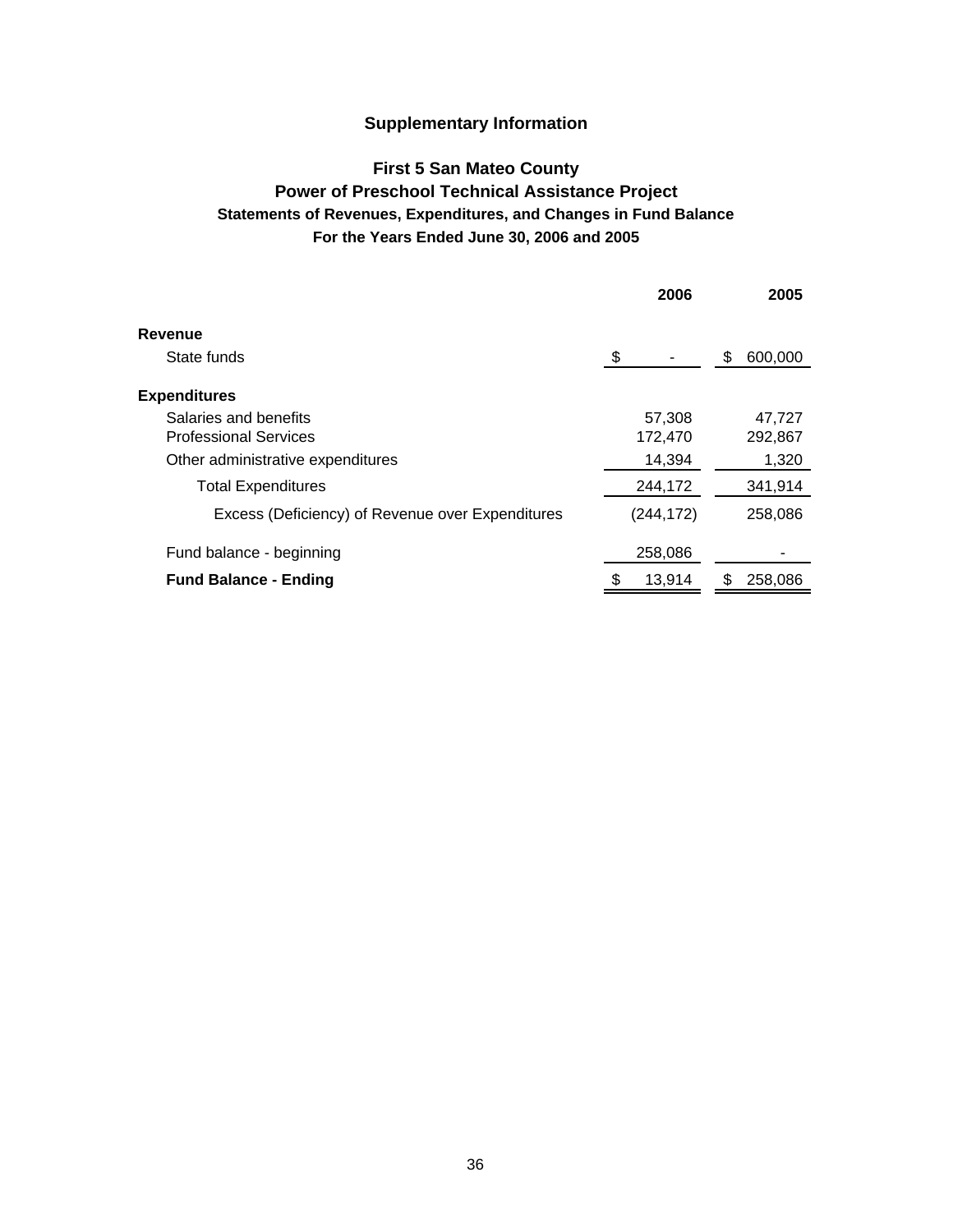# **First 5 San Mateo County Children's Health Initiative**

# **For the Years Ended June 30, 2006 and 2005 Statements of Revenues, Expenditures, and Changes in Fund Balance**

|                                           | 2006 |         |    | 2005    |
|-------------------------------------------|------|---------|----|---------|
| <b>Revenue</b>                            |      |         |    |         |
| State Funds                               | \$   | 191,840 | \$ | 173,874 |
| <b>Expenditure</b>                        |      |         |    |         |
| <b>Premium Costs</b>                      |      | 191,840 |    | 173,874 |
| <b>Excess of Revenue over Expenditure</b> |      | -       |    |         |
| Fund balance - beginning                  |      |         |    |         |
| <b>Fund Balance - Ending</b>              |      |         |    |         |